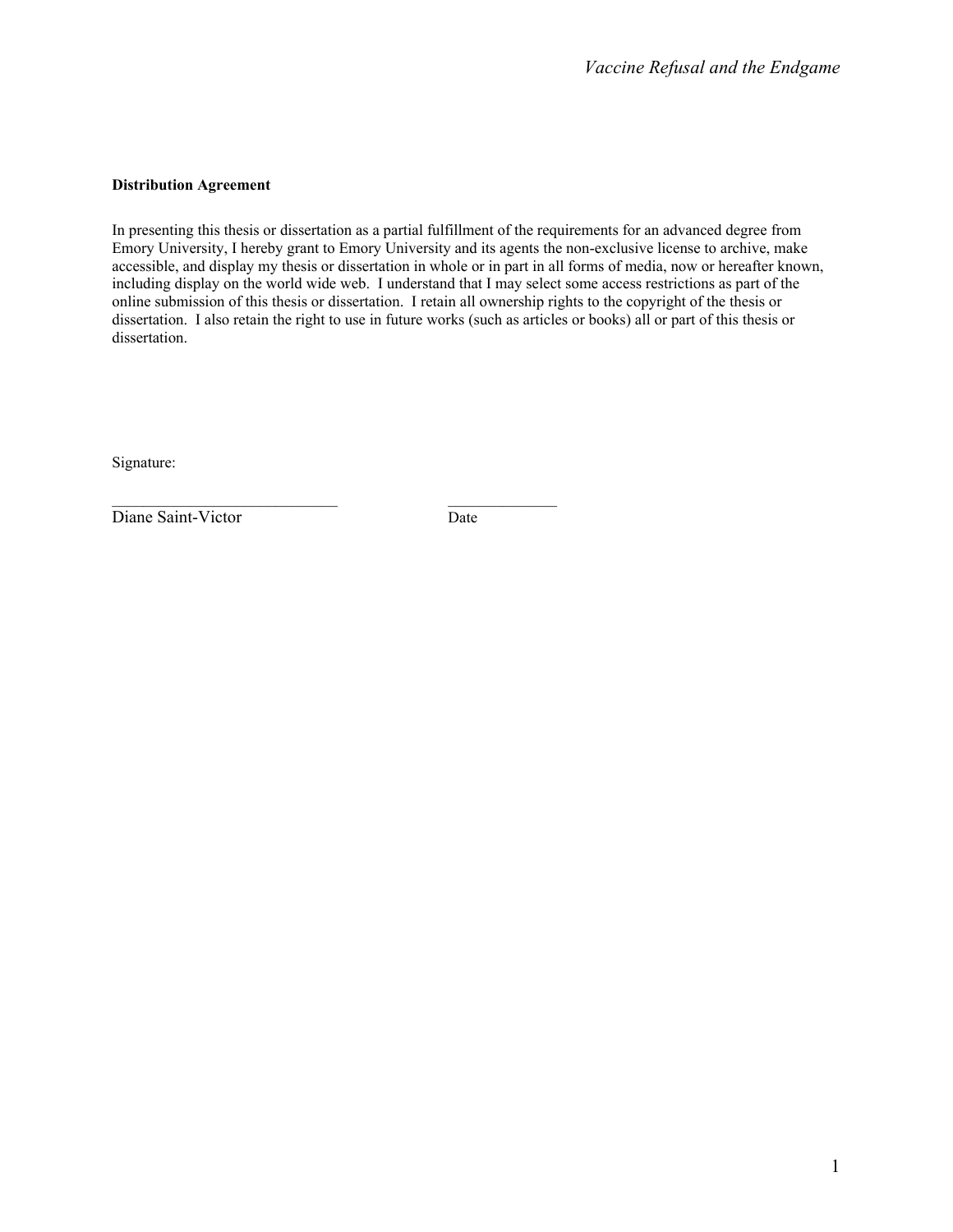Vaccine refusal and the endgame: walking the last mile first

By

Diane Saint-Victor M.P.H

Hubert Department of Global Health

Saad B. Omer Committee Chair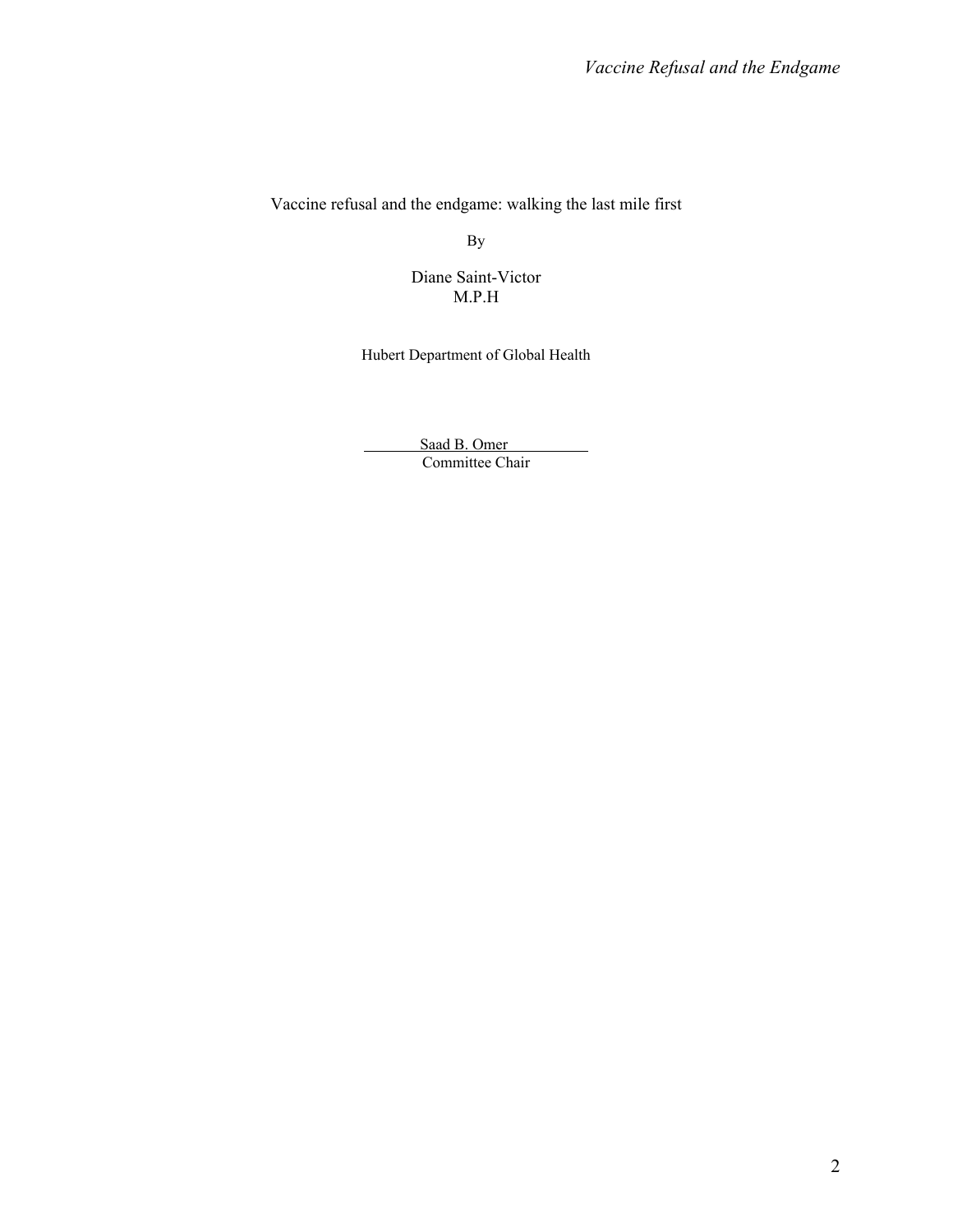Vaccine refusal and the endgame: walking the last mile first.

By

Diane Saint-Victor

B.A. Williams College 2011

Thesis Committee Chair: Saad B. Omer

An abstract of A thesis submitted to the Faculty of the Rollins School of Public Health of Emory University in partial fulfillment of the requirements for the degree of Master of Public Health in Hubert Department of Global Health 2013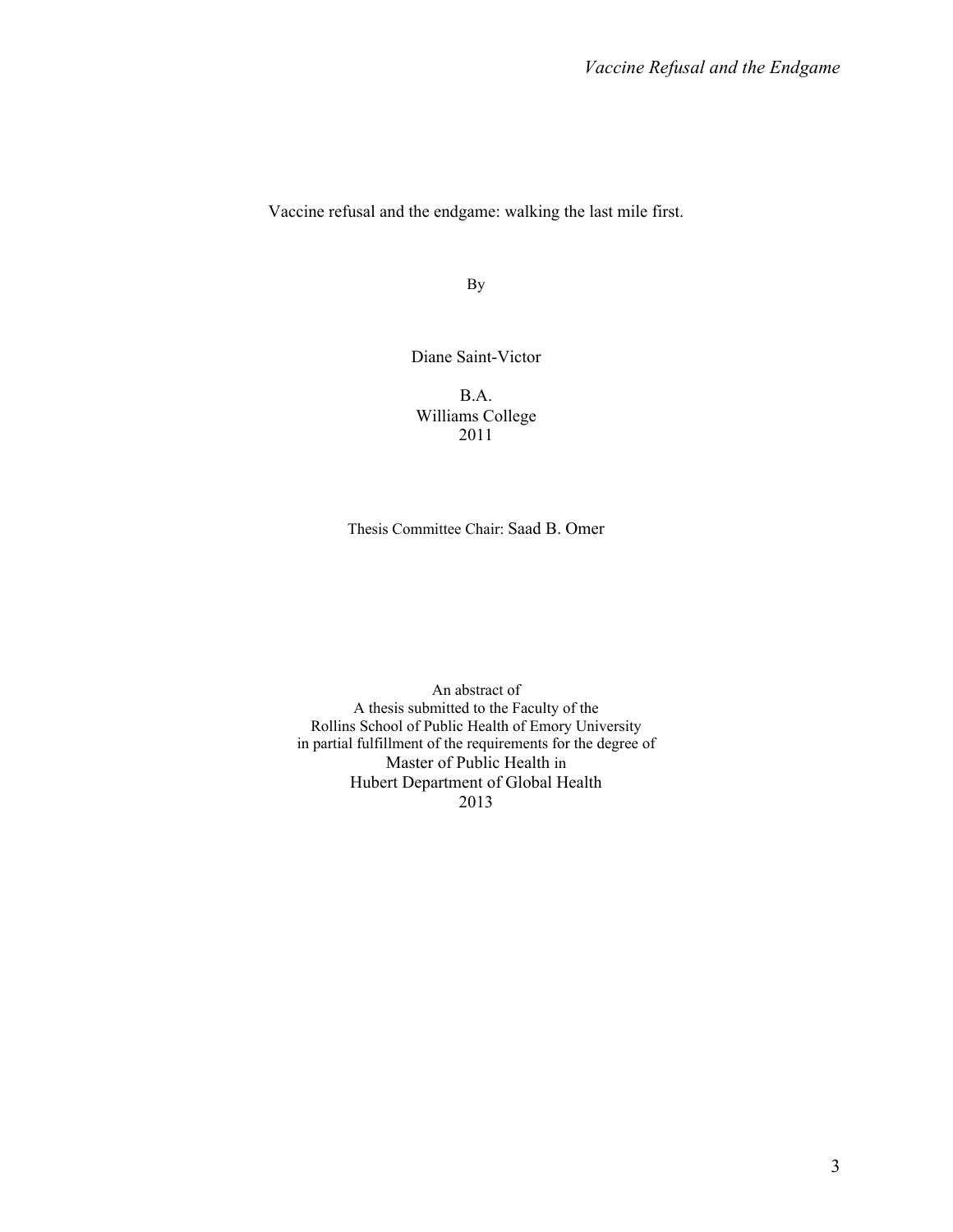# **Abstract**

### Vaccine refusal and the endgame: walking the last mile first. By Diane Saint-Victor

As multiple papers within this special issue illustrate, the dynamics of disease eradication are different from disease control. When it comes to disease eradication, "the last mile is longest". For social and ecological reasons such as vaccine refusal, further ending incidence of a disease when it has reached low levels is frequently complex. Issues of noncompliance within a target population often influence the outcome of disease eradication efforts. Past eradication efforts confronted such obstacles towards the tail end of the campaign, when disease incidence was lowest. This article provides a comparison of noncompliance within polio, measles and smallpox campaigns, demonstrating the tendency of vaccine refusal to rise as disease incidence falls. In order to overcome one of the most intractable challenges to eradication, future disease eradication efforts must prioritize vaccine refusal from the start, i.e. "walk the last mile first".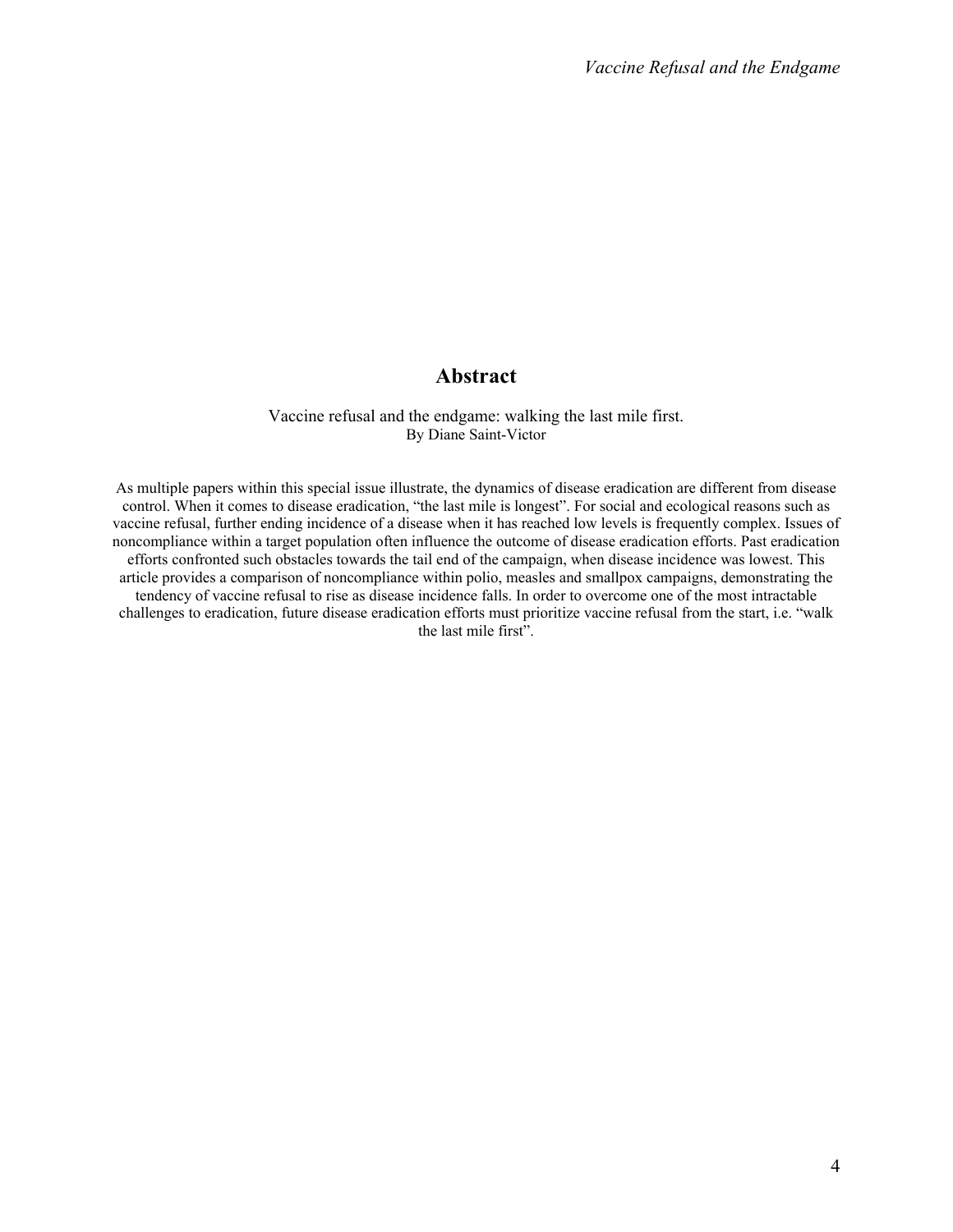Vaccine refusal and the endgame: walking the last mile first

By

Diane Saint-Victor

B.A. Williams College 2011

Thesis Committee Chair: Saad B. Omer, M.P.H., Ph.D.

A thesis submitted to the Faculty of the Rollins School of Public Health of Emory University in partial fulfillment of the requirements for the degree of Master of Public Health in Hubert Department of Global Health 2013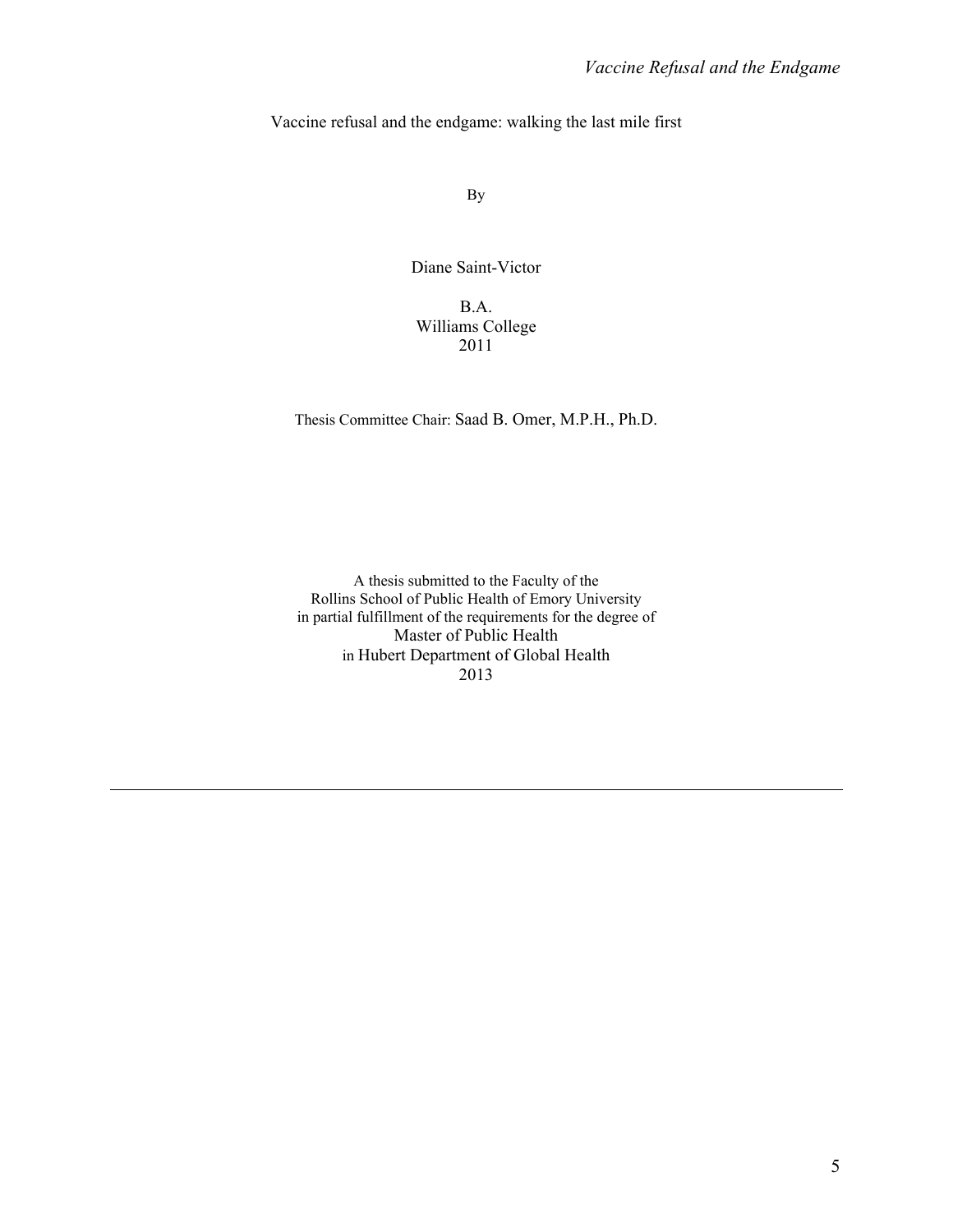## **I. Introduction**

Despite advances in sanitation and immunization initiatives, infectious diseases remain a significant cause of mortality and morbidity worldwide. In low and middle income countries especially, infections rank among the top ten leading causes of mortality. The effect is particularly devastating among communities with low vaccination coverage. World Health Organization (WHO) estimates that 1.5 million deaths among children under 5 years were due to vaccine-preventable diseases, representing seventeen percent of under-five child mortality worldwide (1). Global eradication of many infectious diseases depends on widespread vaccine coverage. Indeed, the only two diseases to be eradicated thus far have been vaccine-preventable – rinderpest and smallpox.

## *The First Eradication: Smallpox*

Earliest records of smallpox inoculation efforts date back to 590-1000 AD, during which time individuals in China (2) are said to have inhaled pulverized smallpox scabs. Historians speculate that inoculation was practiced among members of the Chinese population during this time period by scratching infected material into the skin of a healthy individual. (2, 3) These methods closely mirror those observed by Edward Jenner in 1796, who famously documented the apparent smallpox immunity of milkmaids who previously contracted cowpox. Jenner differed primarily from his predecessors in that he lacerated patients with cowpox (as opposed to smallpox), and introduced injection as a primary method of inoculation. (4-6)

For the next 150 years, the smallpox vaccine played an important role in controlling smallpox rates in Europe and America. It was not until 1958 that the World Health Assembly (WHA) passed a global smallpox eradication resolution. In 1966, WHA endorsed an official campaign plan and budget to support the resolution. A shift in strategy, from mass vaccination to surveillance and containment, sped up eradication efforts considerably and the campaign was completed in just over a decade. The last cases of naturally occurring smallpox were detected in Ethiopia and Sudan between 1976 and 1977, after which continental Africa successfully concluded a centuries-long battle with smallpox variola. The final case of smallpox was detected in 1978, twelve years after program ratification. (7, 8)

### *Vaccines are Indispensable to Global Disease Eradication*

The success of these prior eradication campaigns demonstrates the ability of vaccines to substantially influence public health practice through infectious disease eradication.

Unlike other methods of infectious disease prevention, vaccines do not typically require drastic and costly changes in human behavior, sanitation practices or sexual networks. Enabling the human body to defend itself is unarguably one of the most sustainable prevention methods in public health (however, also see polio and guinea worm chapters, this issue). Among children, vaccination against common communicable diseases through the Expanded Programme on Immunization (EPI) is one of the most cost-effective, large-impact methods for global reduction of disease mortality and morbidity (9, 10).

The World Health Organization has implemented and ratified initiatives for the eradication of polio and for the control of measles and rubella – the Global Polio Eradication Initiative and the Measles & Rubella Initiative. The polio eradication campaign began in 1988; since then, only three endemic countries remain. In 2001, WHA founded a measles control and reduction initiative, now called the Measles & Rubella Initiative. Nevertheless, vaccine preventable disease outbreaks such as measles have become more common in the past century, in part because the success of immunization campaigns depends on vaccine compliance.

## *Vaccine Refusal is a Significant Obstacle to Disease Eradication*

Without widespread compliance, vaccines have a limited impact on public health. Overcoming vaccine refusal is critical to the eradication of vaccine preventable diseases.

Disease eradication campaigns often shape the progression of anti-vaccination movements. Following the initial introduction of a vaccine into a population, vaccine-preventable disease (VPD) mortality typically drops steadily, followed by a plateau in disease rates and related deaths (11). The period of time during which disease prevalence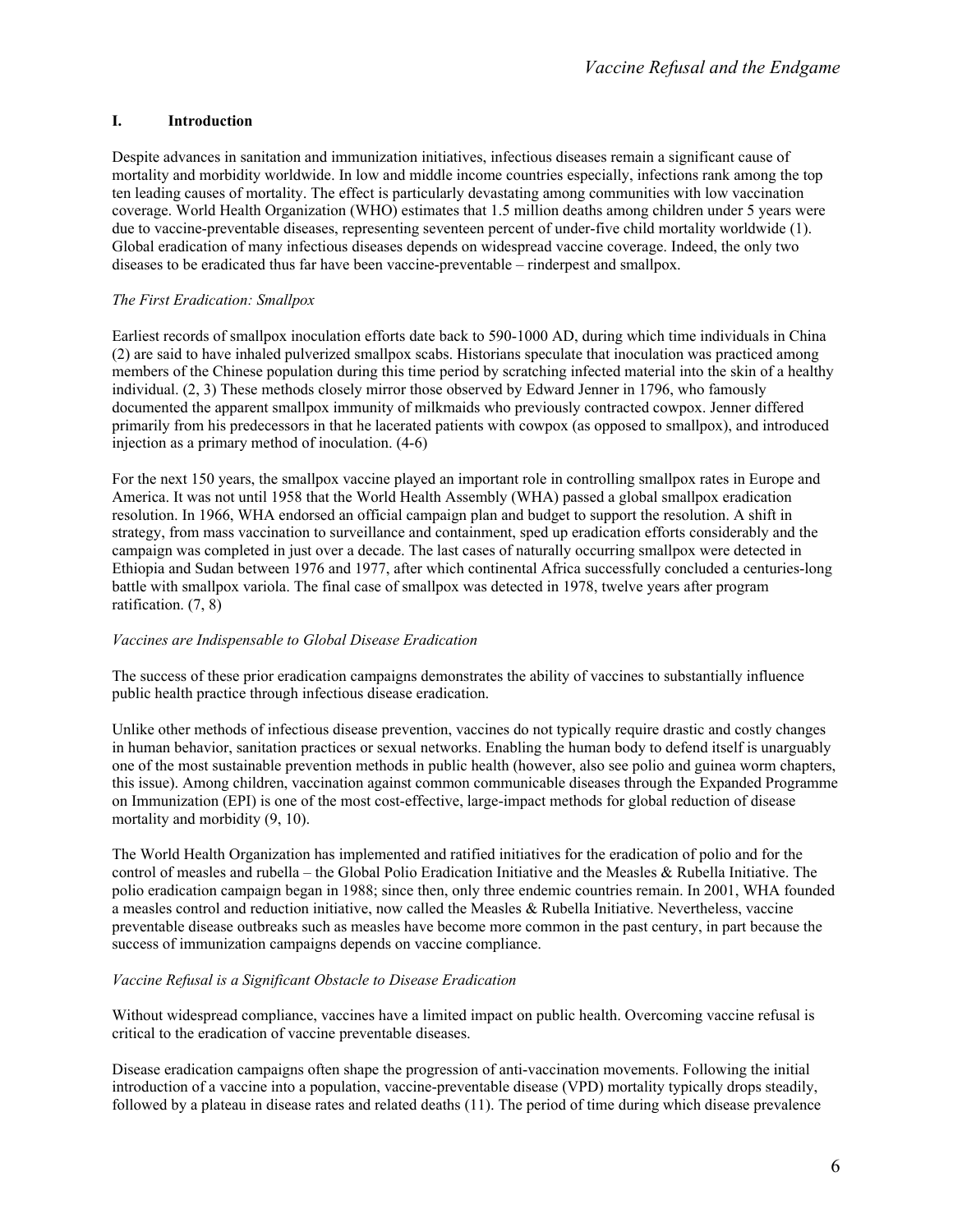remains low enough to escape public notice corresponds to a spike of vaccine refusal as VPDs fall out of public notice and post-vaccine adverse events gain more attention (90). A myriad of factors influence rates of noncompliance within a population, including popular misconceptions of the hygiene hypothesis (12) and the tendency for individuals to accept the harmful effects of inaction over less harmful acts, i.e. "omission bias" (13). Psychosocial factors such as risk perception and awareness are influenced by the progress of eradication efforts. This paper examines the trend of increasing vaccine refusal in tandem with low disease prevalence by exploring the role vaccine refusal played in past eradication attempts, its capacity to shape current campaigns, and which strategies should be employed to mitigate the impact of vaccine refusal on eradication campaigns.

The tendency for vaccine refusal to fluctuate in accordance with VPD prevalence and therefore VPD awareness is critical to global disease eradication today. A detailed understanding of this trend, as well as its driving factors, must be prioritized by future eradication campaigns in order to ensure their success.

## **II. History of Vaccine Refusal**

Vaccine resistance movements date back to Edward Jenner (1749-1823), whose work with the protective efforts of cowpox virus in conferring immunity to smallpox is credited as the first deliberate, standardized approach to disease eradication using a known vaccine. In 1796, Jenner presented his findings to the Royal Society of London, describing the successful immunization of thirteen people following inoculation with live cowpox material. Shortly thereafter, widespread immunization took place across England, significantly driving down smallpox mortality rates in the latter half of the eighteenth century and early in the nineteenth century (Figure 1). The integral role played by the smallpox vaccine in reducing disease prevalence compelled the English government to pass the Vaccination Act of 1853, which established compulsory vaccination throughout London (14). The anti-vaccination movement gained momentum immediately after the passage of the 1853 law; prior to 1853, incidence of smallpox had been quite low, with some fluctuations, for quite some time (15).

The Anti-Vaccination League in London formed in 1853. In 1856, a popular pamphlet denouncing compulsory vaccination was widely circulated throughout Europe, encouraging the spread of anti-vaccination sentiment. In *The evils of vaccination, with a protest against its legal enforcement*, George Gibbs objected to both the compulsory nature of the act as well as the safety and efficacy of the vaccine itself (15). Anti-vaccination movements today echo much of Gibbs' own protests.

Anti-vaccination advocates in nineteenth-century London disagreed about the true cause of vaccine failure, as well as its proposed risk to patients. Prominent medical author Charles Creighton subscribed to the atmospheric theory of disease causation, while bacteriologist Edgar Crookshank believed that the prophylactic material was both ineffective against smallpox and responsible for the secondary transmission of syphilis (16). No clear consensus could be reached on a single scientific paradigm that could explain the presumed danger of Jenner's vaccine, yet members and leaders of the anti-vaccination movement were held together by the strength of their conviction that the vaccine was useless at best and fatal at worst (16). Similarly, vaccine opposition movements today lack empirical data to support their claims, and encompass a large range of individuals, sociocultural concerns, and justifications for vaccine refusal (17).

Anti-vaccination movements sprouted around the world. In the United States, widespread vaccination of the population drove down smallpox incidence during the early nineteenth century. During a period of low disease prevalence in the 1830s, anti-vaccination movements regained popularity. Renewed susceptibility of the population instigated smallpox epidemics throughout the 1870s, and the anti-vaccination movement subsequently fell out of popularity (14, 18-19).

In many ways, vaccine refusal movements of the past parallel those of the present. Dissidents insisted strongly that friends and relatives had suffered from vaccinations, and valued personal narratives above less provocative statistics. Opponents to adverse effects of the vaccine often praised alternative medicine (e.g. homeopathy) as a safer and equally viable alternative to vaccines (4). They were also suspicious of the profit public health professionals, vaccine developers, and physicians stood to gain from widespread vaccination.

### **III. Smallpox Eradication: Differences, Similarities, and Reasons for Success**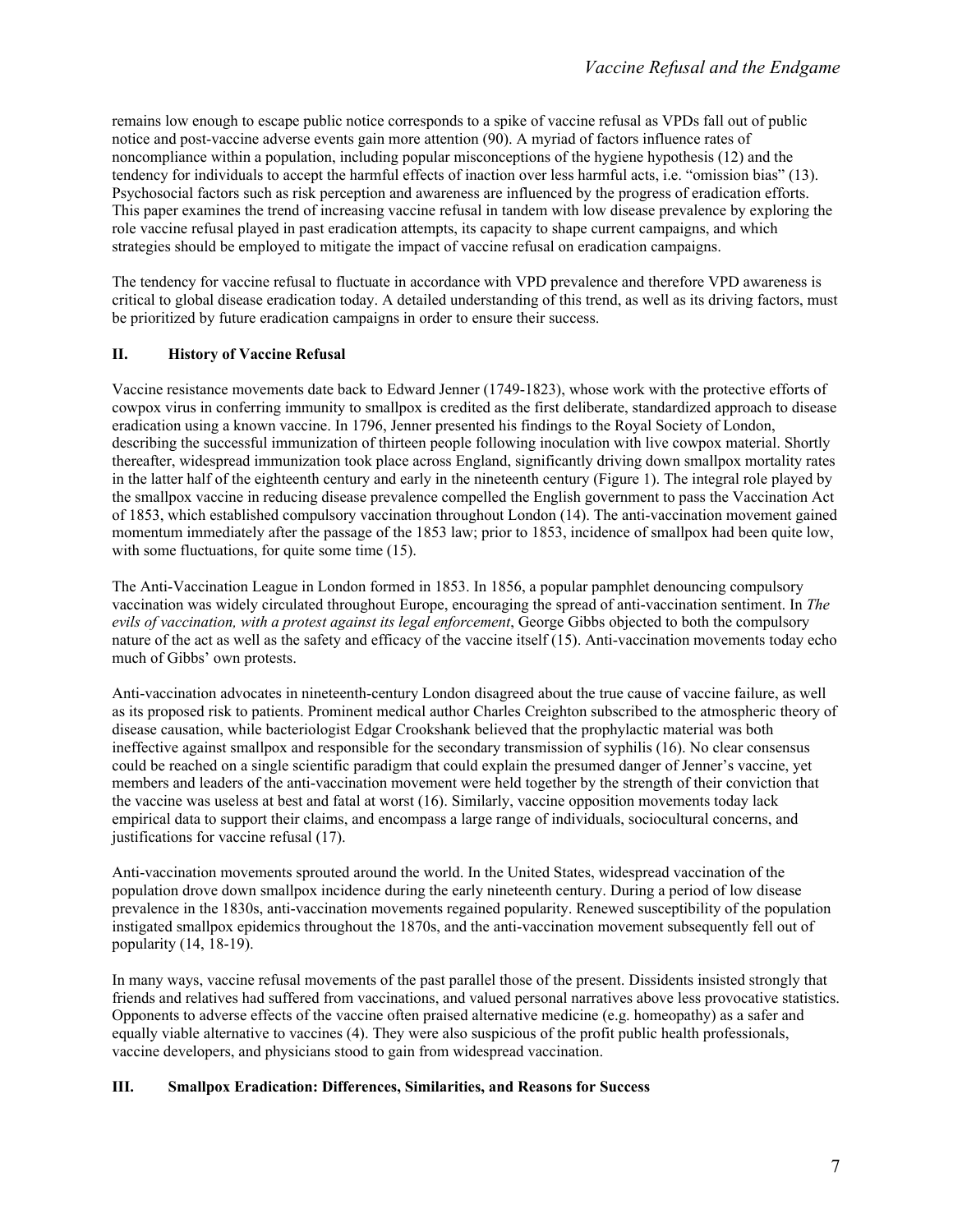Despite historical resistance to widespread vaccination efforts, smallpox was eradicated in the latter half of the twentieth century. The rapid decrease in smallpox-related deaths may have been a factor in the campaign's success. Given the "short tail" of the incidence curve (Figure 2), there was insufficient time for a true anti-vaccination movement to gain traction. We hypothesize that disease awareness, trust in vaccine efficacy, and the rapid fall in smallpox outbreaks contributed to the scarcity of vaccine opposition.

Unlike future eradication efforts, the smallpox campaign did not contend with a protracted period of low disease prevalence. From 1959 to 1967, the global prevalence of smallpox cases plummeted from fifty-nine to thirty-one percent (8). An intensified eradication program was implemented by the WHO in 1967. By 1973, endemic smallpox was confined to five countries. The progression of reported smallpox cases in these nations demonstrates the short tail of the eradication campaign and the speed with which the disease was eliminated (Figure 2). In the year of 1975 alone, the number of reported smallpox cases in India dropped from 1,010 in January to 0 by December. Similarly, the number of reported smallpox cases in Bangladesh fell from 216 to zero between December 1972 and December 1973. (8)

The smallpox eradication campaign benefited from characteristics of the disease itself. Visibly devastating and highly infectious, smallpox was a disease of which most communities were aware. Individuals could tell when a case of smallpox had last occurred by looking for the youngest individuals with the telltale scars. Even schoolchildren could correctly identify cases within the region. Few doubted the severity of the disease or the risk of remaining unprotected."…Unlike many other viruses, smallpox virus simply could not hide. It left too many clues"  $(20)$ .

Acute disease awareness was coupled with widespread faith in vaccination as the primary method by which the world could be rid of the disease. In West Africa, Foege (2011) notes that individuals historically placed a high value on injections, which he attributes to the success of penicillin injections in reducing yaws during the 1940s. In Southeast Asia, particularly India, government officials felt it was of critical importance not to be the last country with smallpox (20). National health practitioners felt the pressure of a global eradication effort and sought to match their counterparts in Europe and the Americas that had been smallpox-free for some years (20, 21).

As a result, most people targeted in the smallpox eradication effort actively sought inoculation campaigns. In Bangladesh, the WHO Southeast Asia Regional Office reported "no organized resistance to vaccination in Bangladesh…in most cases lack of cooperation was due to an ignorance of its benefits" (22). In an investigation of noncompliance during the smallpox era, Greenough (1995) finds little formal report of resistance movements in either India or Bangladesh (23).

Although literature detailing noncompliance during this time is scarce, there is evidence that vaccine refusal did occur. These instances of refusal occurred primarily in the final years of the campaign, mirroring anti vaccination movements in nineteenth century Europe and the Americas. In South Asia, resistance peaked between 1973 and 1975 (23), during which time the number of controlled outbreaks surpassed new ones (8). The rise of antivaccination efforts during the tail end of the campaign illustrates the importance of the stage when disease prevalence is typically lowest. The smallpox eradication campaign was able to overcome historical opposition to vaccines in part because of the short tail of the initiative and high levels of disease awareness.

#### **IV. Vaccine Preventable Disease Awareness in Non-Endemic Countries**

Eradication programs seeking to drive down VPD incidence will often inadvertently drive down VPD awareness concurrently. The disappearance of a disease from public eye creates a paradox whereby the success of a public health campaign (widespread vaccination and disease prevention) becomes a serious obstacle to the campaign itself. Disease such as polio and measles fall out of cultural memory as generations pass without experiencing and remembering their severity. (4)

#### *The Role of Emotion and Experience in Shaping Cultural Memory*

Communicating the risk posed by VPDs to vaccine-hesitant parents is a difficult task in non-endemic countries. Experience of a relevant event improves public retention of information provided by the media (25); however, there are few infectious diseases which parents living in industrialized countries have experienced in epidemic form (24).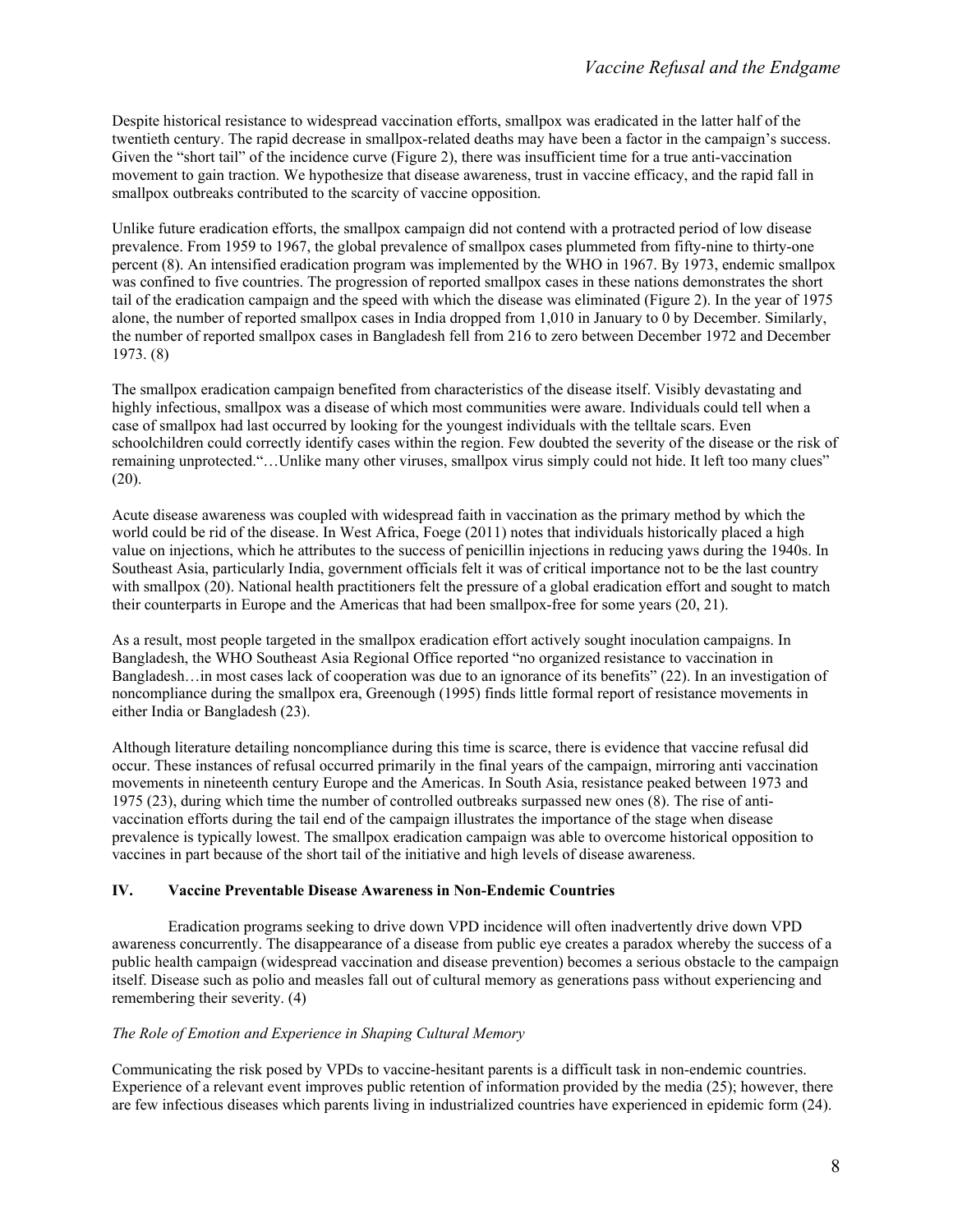Similarly, individuals are more likely to seek information about the source of their anxiety if perceived as a realistic threat, although less likely to ascertain the validity of such information (26).

Public anxiety therefore has an important dual effect on cultural memory. Many individuals today do not actively worry about polio or measles, and no longer see such diseases as serious threats to their health. A vaccine-hesitant parent who has never experienced the threat of VPDs is also less likely to seek information regarding children's susceptibility to these infectious diseases (27). On the other hand, parents anxious about post-vaccine adverse events are more likely to seek advice regarding the dangers of vaccination, particularly because they pose a more visible threat (26). Unfortunately, in a state of heightened anxiety, parents may find it more difficult to judge the validity of vaccine-related news in the media (26).

### *The Role of Media Reporting in VPD Awareness and Risk Communication*

Mass media is an important influence on health-seeking behavior in a population (28). Television coverage of influenza-related reports increases annual vaccination rates by up to 7.9% among the elderly (29). Conversely, antivaccination media campaigns are associated with decreased vaccine uptake among children whose families are likely to have been exposed (30).

The obstacle of VPD awareness is compounded by a lack of relevant media coverage. Newspaper trends in disease reporting closely follow epidemiological trends of disease mortality. As disease mortality increases, so too does media coverage; a plateau or decrease in disease mortality over a period of time corresponds with a plateau or decrease in coverage of that disease (31). In countries where a VPD is no longer endemic, and its incidence has dropped significantly, news coverage on its severity – and, therefore, on the importance of immunization – may also be lacking.

# **V. Risk Perception and Vaccine Decision-Making**

Vaccine-hesitant parents do typically understand that by refusing routine childhood vaccination, they are putting their children at some risk for disease (4). Furthermore, parents often understand the evolving and nuanced nature of medical knowledge, readily accepting that the choice to vaccinate involves a balance of risk rather than an assumption of zero risk (34). It is unlikely that oppositionists regard vaccines as completely harmful and without benefit. Instead, they may conclude that their child is more likely to suffer from post-vaccine adverse events than from vaccine-preventable diseases.

A significantly greater proportion of vaccine-hesitant parents do not perceive VPDs as a serious threat to the health of their children, as compared to parents who support mandatory vaccination for schoolchildren. Forty-seven percent of hesitant parents surveyed regarded vaccines as either unsafe or somewhat safe. (33)

Studies have found that vaccine campaigns are most successful when they emphasize that VPDs do indeed pose a greater risk to children. A 1994 measles-rubella vaccine campaign in the United Kingdom successfully increased vaccination coverage in part by emphasizing the severity of measles illness (34). Among a cohort of pro vaccination parents in the UK, statistical reports on the true morbidity and mortality of these diseases were ranked as the most novel pieces of vaccine information; these same parents expressed that vaccine campaigns ought to emphasize the severity of vaccine-preventable diseases (32).

In populations with high levels of immunization, unvaccinated children are often protected from VPDs by benefiting from the herd immunity provided by vaccinated individuals (i.e. "free-riding"). Free-riding demonstrates the occasional discrepancy between self-interest and group interest, often referred to as "the prisoner's dilemma" (35). A person may choose to act in opposition to the good of society if doing so benefits the individual (36). In the case of vaccine refusal, non-compliers reduce overall herd immunity but are protected from both VPDs and post-vaccine adverse events, assuming threshold coverage; however, if coverage falls beneath threshold, herd immunity will cease to protect non-compliers (37).

Under voluntary vaccination programs, the conflict between group interest and self-interest causes large differences in optimal coverage levels and actual uptake levels (35). This discrepancy is related to the perceived risks of vaccination and vaccine-preventable diseases. When weighing the relative costs and benefits of vaccination,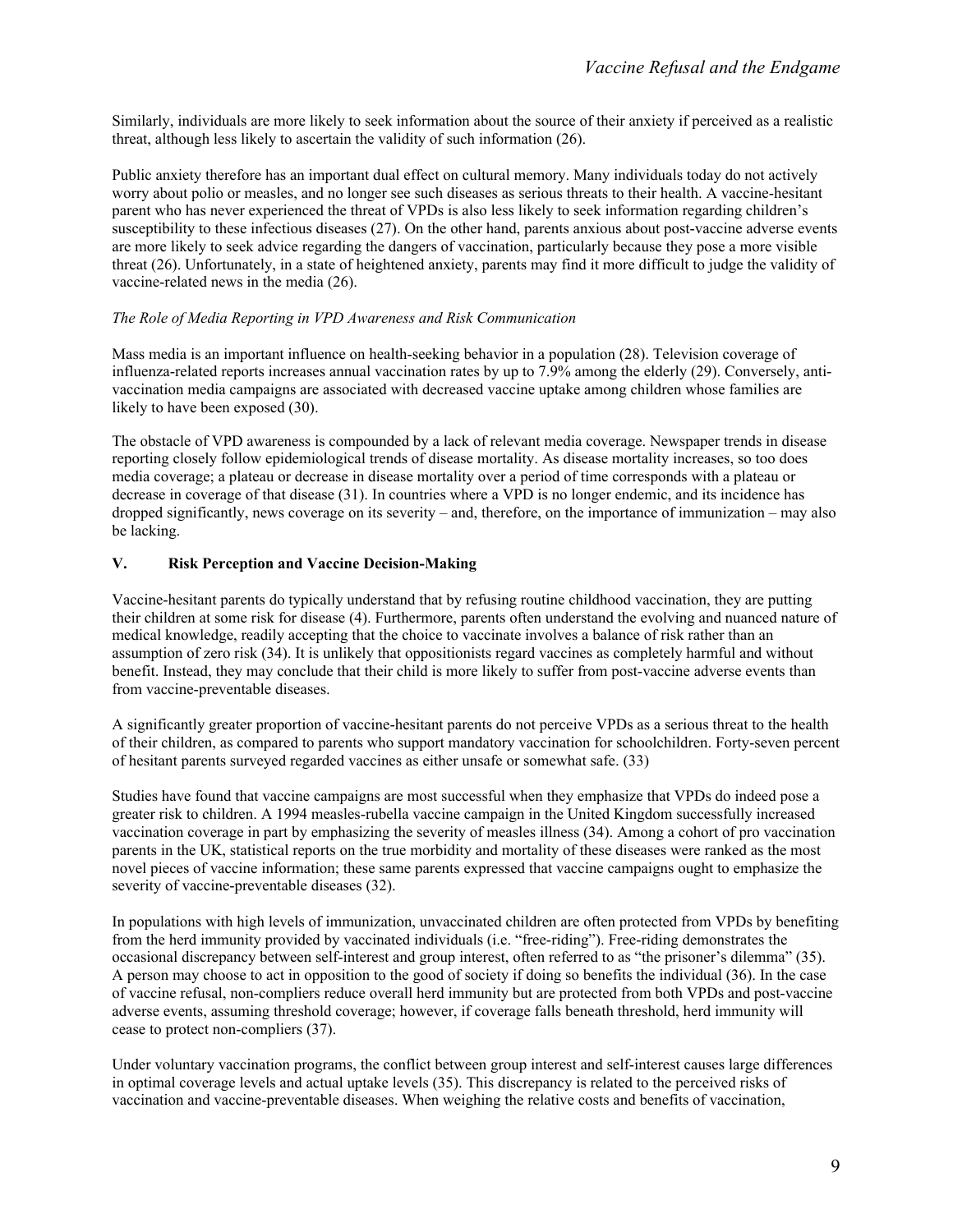individuals might consider that herd immunity lessens the likelihood of infection for an unvaccinated person. Hence, the risk posed by refusing vaccination and remaining susceptible to infection is further diminished by the concept of free-riding.

## **VI. Vaccine Refusal and the Polio Eradication Campaign**

#### *Perceived Necessity and Demand for Social Amenities*

In 2003, a number of official state clerics and residents in Northern Nigeria boycotted the polio vaccine, due to a multitude of cultural and socioeconomic factors. Many dissidents criticized the federal government for pushing polio eradication while doing little to ameliorate poverty-related issues such as access to food, clean water, and electricity (38). Six Muslim clerics in Suleja, Niger demanded social amenities for their communities, claiming that the federal government had failed to cater to their needs (38). One cleric, Mallam Aliyu Yakub, stated:

"Since 1960, when we had our independence, there are five things that government always talk about – water, light, housing, food and health – but up till today, we are still in the same problem...these are the things that make them to die…it is not as if we don't want government to help us but the area we expect them to help us they are not doing it."

(38)

Due to targeted vaccine campaigning, polio cases and polio-associated deaths were far less visible than death and illness due to starvation or diarrhea. In one state opposing vaccination, Kaduna, a local butcher complained:

"Some people have never even seen polio but yet they keep giving us medicine for it. If you look around it is hard to find 2 or 3 people with polio but it is easy to go to the hospital and find 50 people sick with no medicine to buy the medicine they need to be treated with. Help them instead but No! You find a small baby who is well and drop medicine in his mouth, for free!" (39; M. Yahya. Kaduna Interview. July 2005)

The local butcher's frustrations echoed widespread sentiments that children were being treated for a disease which they were unlikely to get, thanks in part to prior success of the polio eradication campaign. Low disease prevalence and a corresponding lack of awareness created a climate in which parents prioritized other threats to children's health. Demand for social amenities was far from the only reason for anti-vaccination sentiment in northern Nigeria. Other sources of dissent were rooted in mistrust of Western political involvement, particularly in relation to a concurrent lawsuit against pharmaceutical company Pfizer for purportedly unethical proceedings during clinical trials of an antibiotic drug in the northern state of Kano (39). Firsthand accounts of vaccine refusals in the area also emphasize the influence of authority figures such as fathers or in-laws on maternal decision-making and a rumor circulated by religious and political leaders that the oral poliovirus vaccine (OPV) was an American conspiracy to sterilize the Muslim population (40). Nevertheless, timing of the boycott – during the final, intensified stages of the campaign – as well as specific refusal to the polio vaccine rather than broad opposition to any form of Western aid, demonstrates the important role of low disease prevalence and awareness in shaping vaccine uptake and demand.

### *Religious and Cultural Objections*

Religious and moral objections to vaccination are key to understanding vaccine refusal today. In the Nigeria boycott, for instance, resistance to vaccination was also shaped by the religious politics of predominantly Muslim states in the north. Some residents felt they were being targeted by Western biomedicine as a result of their religion (39). Increased under-five mortality in Nigeria is also significantly associated with maternal affiliation with a traditional indigenous religion, primarily due to differential use of maternal and child health services (41).

In Pakistan, vaccine refusals are concentrated among low income individuals of Pashtun ethnicity. Using qualitative interviews with dissenting parents, Khowaja et al (2012) observed important trends in reasons for refusal. Many parents were concerned that OPV caused sterility in adulthood; others suspected the vaccine, developed and distributed by Westerners, was part of a larger conspiracy to sterilize children in Muslim nations (42). Dissenting parents also expressed concern that the vaccine contained religiously forbidden, or non-*halal*, ingredients (42). The authors concluded that, without religious and culturally specific vaccine promotion activities, vaccine hesitancy and mistrust would likely lead to continued poliovirus transmission within the Pashtun community (42).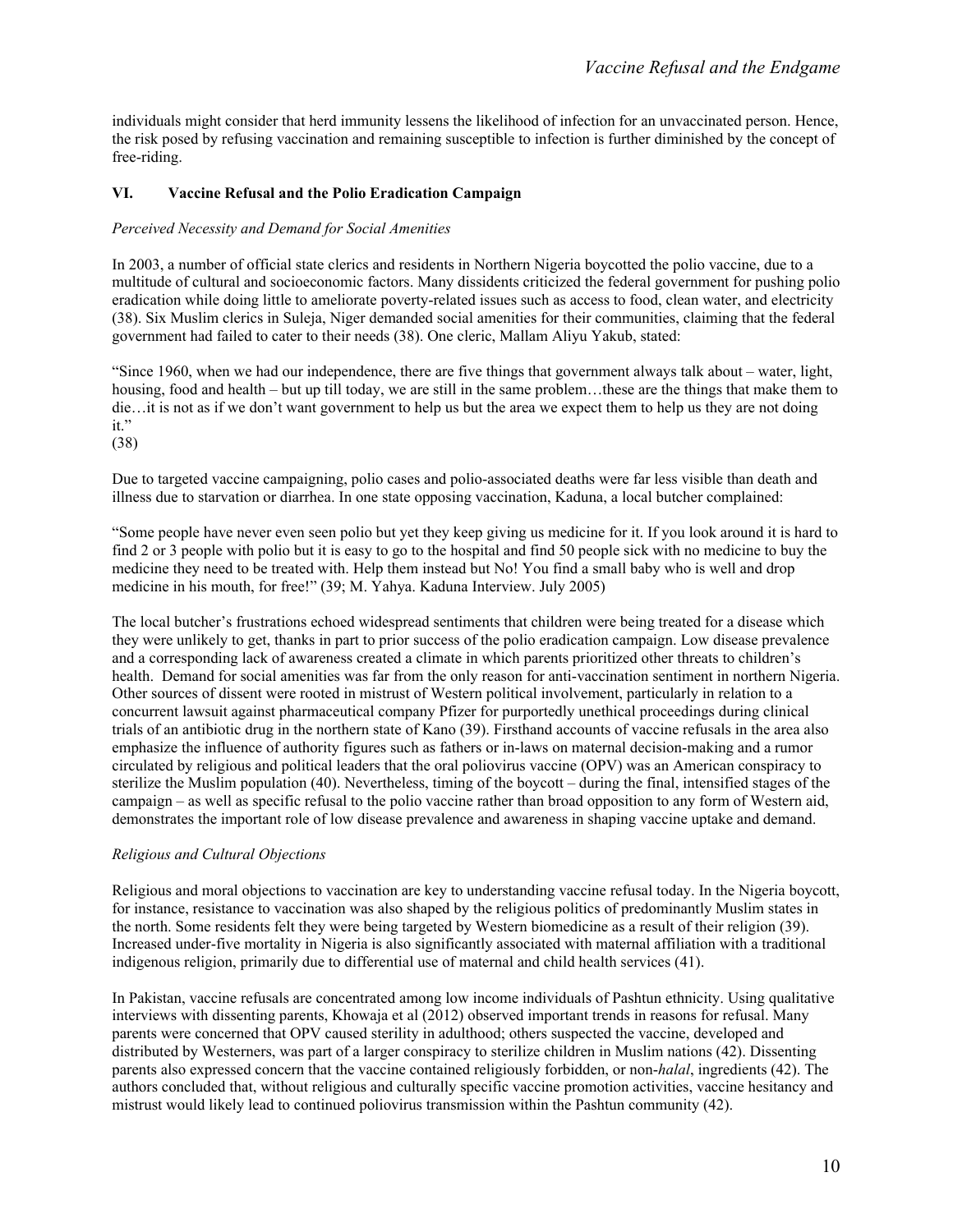The association between insular religious communities and under-utilization of health services, in particular routine vaccinations, has been observed in multiple other countries. After fourteen years without endemic polio, the Netherlands reported an outbreak of poliomyelitis between 1992 and 1993 (43). These cases were largely restricted to a religious subpopulation, while no evidence was found of poliovirus circulation outside these risk groups (44).

## *Passive Refusal and 'Missing Children'*

Parental vaccine hesitancy as well as individual noncompliance later in adulthood constitute forms of active vaccine refusal; however, passive refusal has also posed an important challenge to the polio eradication initiative. In cases of passive refusal, parents typically report that the child is unable to be vaccinated because he or she is ill, too young, sleeping, at school, et cetera, rather than voice an explicit objection to the vaccination.

Passive refusal accounted for a large proportion of "missed children" in endemic countries, far outnumbering the proportion of parents who actively refuse OPV (45). Sixty-six percent of missed children in Nigeria were attributable to an unavailable or absent child; however, many absentee children, particularly in the highly endemic northern states, were typically in the playground or at a social event within reach of the household (46). In Afghanistan, twenty-three percent of households with missed children claimed the child could not be reached because he or she was sleeping, ill, or newborn; overt refusals only accounted for five percent of children (47).

Surveillance data from the polio campaigns indicates that even children close by or within the household are missed, in part due to low demand among caregivers as well as adherence to social norms such as the belief that children should not be woken up for vaccination, or that a sick/newborn child should not be vaccinated (45). In addition to suboptimal knowledge of immunization, caregivers in polio-endemic countries may also distrust the campaign, find other social amenities more important or have religious objections, but feel uncomfortable vocalizing these sentiments. As a result, dissenting parents may do so not only because of adherence to socio-cultural norms, but for reasons such as vaccine safety and risk perception which affect rates of refusal worldwide.

### **VII. Vaccine Refusal and the Measles & Rubella Initiative**

### *Concerns About Vaccine Safety*

Parental concerns about the safety of measles-mumps-rubella (MMR) vaccination in children persist despite overwhelming evidence to the contrary. A 1998 paper by Dr. Andrew Wakefield and colleagues falsely linking MMR vaccination to autism alarmed many individuals and parents alike. Shortly after publication, selective MMR vaccine refusal in the United States rose from 0.77% in 1995 to 2.1% in 2000 (48). Although the paper has since been retracted and no credible evidence exists to support a link between autism and MMR vaccination, parental concerns about vaccine safety linger, leading to suboptimal vaccination coverage and increasing measles outbreaks, particularly in the United States and United Kingdom (49).

Brown et al (2012) surveyed the decision-making habits of UK parents in regards to vaccine uptake and the MMRautism controversy (50). Results indicated that all parents, whether or not they accepted MMR vaccination for their child, had a tendency to focus on negative aspects of the vaccine, such as possible adverse events and side effects. Even without prompting, many parents remarked on the MMR-autism controversy and remarked that it complicated immunization decision-making. In accordance with the tendency of individuals to focus on threats they have experienced directly, several parents rejecting MMR had a direct experience with autistic children. No parents accepting of MMR had this experience.

Parents who delay or refuse MMR vaccine coverage are also less likely to believe that vaccines are necessary to protect the health of their children (51). Prior experience with what they believe to be adverse effects of vaccination (i.e. autism, developmental disorders) and little awareness of VPD severity (i.e. fatality rate of measles, mumps, or rubella) encourage parents to focus on vaccine safety as the more salient threat to their children. Parents who are less likely to believe that vaccines are safe and that vaccines provide significant health benefit to their children have significantly lower coverage rates for all ten childhood vaccines, including MMR (51).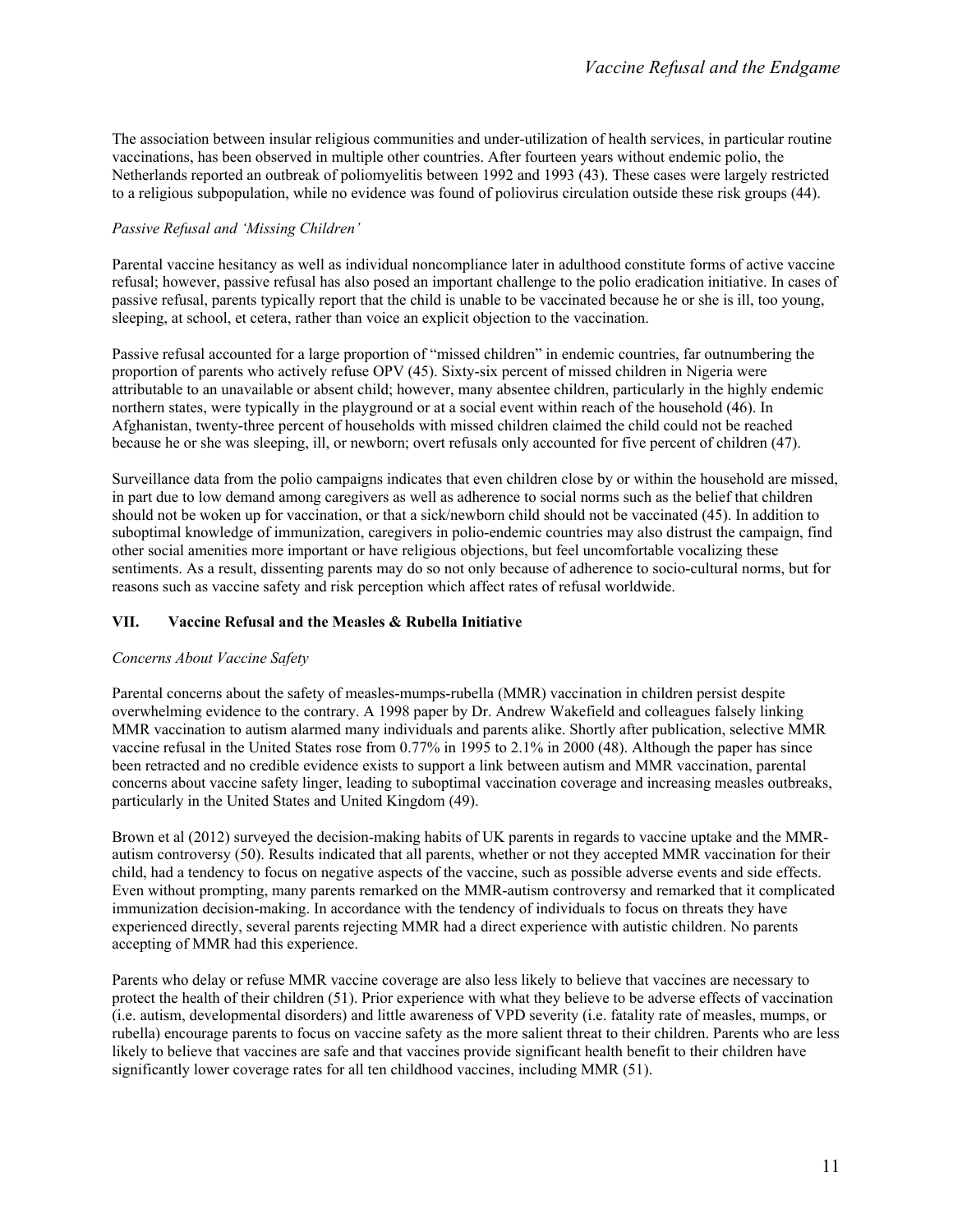Parents have also objected to the recommended vaccine schedule of children, many of whom will receive up to fourteen vaccines before the age of two years (52). There is no evidence to suggest that a neonate is unable to "handle" combined vaccines (53). Nevertheless, if given a choice, some parents expressed a desire to follow Dr. Andrew Wakefield's recommendation to space out the MMR vaccine into three separate components, rather than follow the recommended vaccine schedule (54).

#### *Religious and Moral Concerns*

As was the case with polio immunization, moral and religious concerns are strongly tied to rates of vaccine refusal among certain communities claiming religious or philosophical exemptions. In May and June of 2005, an outbreak of measles occurred within a small subgroup of an Indiana church congregation. Personal religious objections were among the most cited reasons for refusal to adhere to vaccination, although no formal advice on vaccines had been issued from the church. While most outbreak households reported no change in attitudes towards vaccinations, two out of six reported that the experience had enhanced their opinion of vaccines, demonstrating the potential for refusal to shift to compliance if the severity and likelihood of contracting a VPD is fully understood. (55)

#### **VIII. Specific Challenges of Disease Eradication**

#### *Control versus Eradication*

Mass immunization campaigns have succeeded in driving down the global prevalence of certain vaccine preventable diseases, but complete eradication of a human disease requires an additional set of strategies. As long as herd immunity is maintained in a population, it is possible to halt endemic transmission of a VPD , thereby drastically reducing its prevalence. In the case of disease eradication, however, eliminating pockets of resistance is critical to driving global VPD prevalence down to zero.

Although eradication may appear to be an extension of disease control, the two terms are not interchangeable. Eradication is the deliberate use of interventions to reduce disease incidence to zero, while disease control refers to lowering disease incidence to an acceptable level (56). Aggressive disease control ensures restricted circulation of an infectious agent and prevents future epidemics occurring within a particular geographic area (57). In contrast, disease eradication on a global scale has specific political and social implications which necessitate additional public health measures. Eradication requires global political cooperation and financial commitment during the same period of time, and must occur within a limited time spam – hence the importance of a protracted end stage. Its success depends on deliberate efforts to drive down disease incidence in regions where conditions may not be ideal for campaign efforts. Control efforts, however, may suffice with regulation of high incidence. Small, well-contained outbreaks do not necessarily disrupt control and elimination efforts but have a significant impact on eradication. Statistically small pockets of resistance continue to spark outbreaks in non-immunized children (45). In polioendemic regions such as Kano and Sokoto in Nigeria, and Quetta Region in Pakistan, over sixty-percent of annual polio cases were among families refusing OPV (45).

These qualitative differences between eradication and control also mean significant differences in cost; eradication efforts are often costlier and require substantially higher levels of political and financial investment from local leaders, national governments, and global organizations (58). Many eradication proponents argue that the long term costs of control exceed those of short term eradication (56), particularly on a cost per additional case prevented basis. However, lengthy eradication efforts may appear unnecessarily expensive and time-consuming to international donors, particularly once incidence is low enough as to escape public awareness. The resulting decline in funding, political commitment and public interest further contribute to a protracted period of restricted circulation (disease control) rather than zero incidence (eradication).

Due to these critical differences in strategy, it is often quite difficult to eradicate a disease that has been controlled. Between 1989 and 2000, number of polio cases was more than halved; however, this rapid fall in cases does not continue through to the twenty-first century (Figure 3). Since 2005, the global prevalence of poliomyelitis has generally hovered between one- and two-thousand cases, displaying the "long tail" of disease eradication – wherein disease prevalence remains consistently low, rather than the steady decrease typically seen earlier in the campaign. Likewise, the number of measles cases more than halved between 1989 and 2000 but global prevalence has hovered between three hundred and four hundred thousand cases since 2005. (59)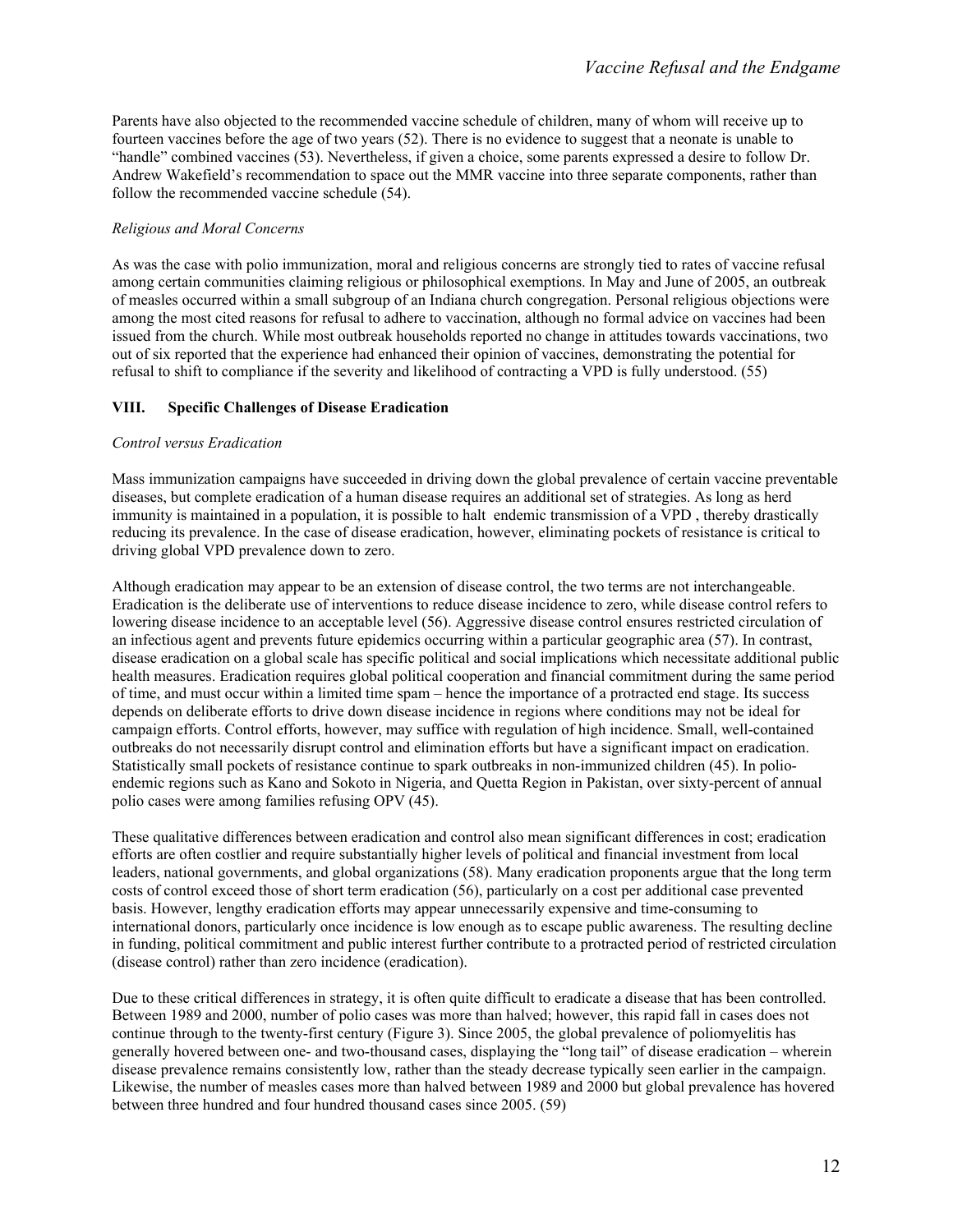## IX. **Walking the Last Mile First: Prioritizing Vaccine Refusal in 21<sup>st</sup> Century Disease Eradication Efforts**

The next steps in eradication of vaccine preventable diseases should be shaped by the recognition that rising rates of vaccine refusal pose a considerable threat to global eradication efforts. Eradication campaigns must address issues of vaccine refusal from the onset in order to prevent costly setbacks towards the end of the campaign (e.g. widespread polio resurgence in northern Nigeria). It is essential to preempt and, if possible, avoid widespread noncompliance. In order to do so, eradication campaigns must focus on areas likely to experience refusal in both resource-poor and resource-rich settings.

The boycott of polio vaccines in northern Nigeria is a prime example of refusal in resource-poor settings, where mistrust and marginalization contributed to public perceptions of risk. Instances of children missed for reasons such as "sleep" or illness have risen in polio endemic countries such as Afghanistan, where nearly one-quarter of children missed are due to these instances of passive refusal. Prior negative experiences with pharmaceuticals and Western campaigns (e.g. allegations of misconduct brought against Pfizer by a Nigerian family, or a CIA effort to send a vaccination team into the bin Laden compound to gather information and DNA samples) fuel widespread noncompliance in resource-poor settings. Nevertheless, global examples of vaccine refusal illustrate that this problem is not isolated to developing countries.

In 2011, the United States experienced its largest measles outbreak in fifteen years, with a reported 222 cases, of which 141 were unvaccinated but eligible for vaccination. The WHO European region reported over thirty thousand cases of measles in 2011, nearly a fourfold increase in cases since 2009. More than ninety-percent of cases were concentrated in five countries – France, Italy, Romania, Spain, and Germany – with suboptimal vaccine uptake rates (60) In comparison to 99% uptake of the MMR vaccine in Finland, which reported just 29 measles cases in 2011, France had an uptake rate of just 85% and Germany had a suboptimal uptake rate of 70% (61).

Despite a lack of formal policy to address vaccine refusal in the early stages of eradication campaigns, social mobilization, communication strategies and a focus on areas of probable noncompliance have been proposed as potential methods of controlling vaccine refusal.

### **X. Strategies to Address Vaccine Refusal in Eradication Campaigns**

### *Social Mobilization*

Social mobilization efforts typically employ face-to-face communication and interactive discussion with community members in order to raise awareness for a particular health outcome or intervention (62). A wide range of community members also participate in health training and utilize their social connections to raise awareness (86). Social mobilization strategies can improve vaccine-preventable disease awareness as well as vaccine-related knowledge, attitudes and practices toward vaccines. A better understanding of how vaccines work and the benefits of immunization, even during periods of low incidence, improves uptake and demand. Eradication campaigns must commit to active engagement with community members and health volunteers, particularly in areas of historically low compliance, from the onset of a campaign rather than towards the end.

### *Effective Communication with Public Figures*

Promoting dialogue with respected community leaders was crucial to overcoming noncompliance during the polio eradication initiative, albeit during its last stages. In March 2011, various clerics in Pakistan helped resolve over 8000 cases of polio vaccine refusal in Khyber-Pakhtunkhwa and the Federally Administered Tribal Areas (63). During a weeklong national immunization campaign, clerics in the districts helped dispel remaining doubts regarding the safety of the polio vaccine and religious objections to the vaccination, during special Friday sermons (63). The anti-vaccination movement in northern Nigeria, supported by state clerics, further illustrated the importance of religious and cultural leaders in encouraging vaccine uptake. Future eradication initiatives must employ the support of community leaders and respected figures in targeted areas early on in the eradication process.

#### *Empowering Health Professionals to Address Refusals*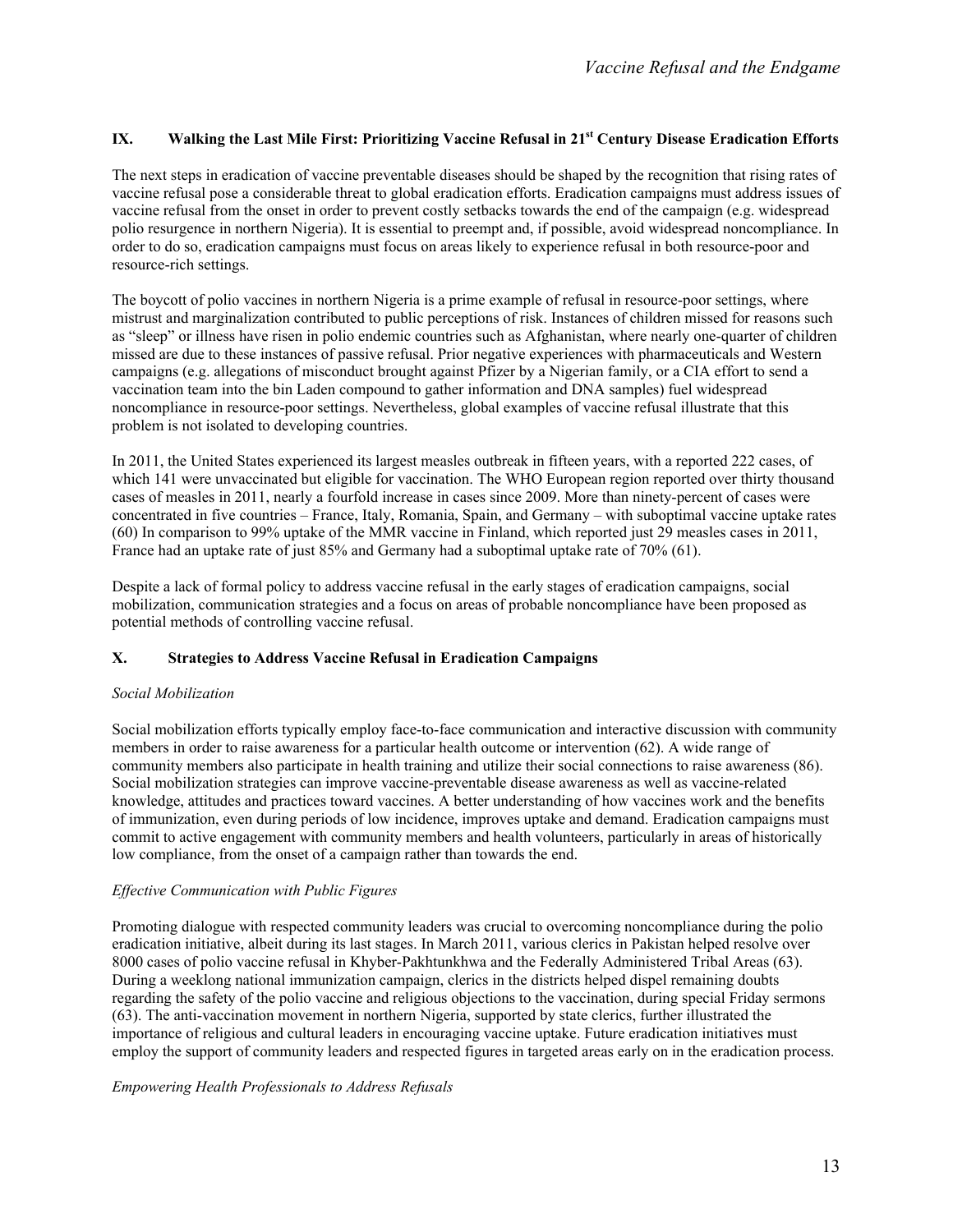Involvement of health professionals at all levels promotes vaccine compliance, particularly in non-endemic countries such as the United States and United Kingdom (4).

Observance of provider-patient interactions is an important step in understanding common approaches to noncompliance among health professionals, and potential areas for improvement (64). Simulation of patientprovider dynamics to assess providers' response to vaccine refusal can help inform effective and culturally appropriate vaccine promotion strategies. Health professionals in developing and developed regions should have access to resources such as methods of effective communication with vaccine hesitant patients. Continuing health education for a spectrum of providers should also include updated literature on contributing factors to vaccine refusal, as well as evidence-based strategies to combat the issue of noncompliance (e.g. emphasizing disease awareness and acknowledging the validity of some vaccine safety concerns).

### *Monitoring and Surveillance*

Monitoring and surveillance of vaccine refusal and hesitancy, as well as implementation of prevention strategies, require substantial financial investment in social mobilization efforts. In many cases, areas of resistance today are the same as those which posed an obstacle to smallpox eradication (i.e. Afghanistan, West Africa – particularly Nigeria – and southeast Asia). Existing surveillance systems such as the Vaccine Confidence Project (16) should serve as the foundation for future vaccine refusal monitoring programs, by tracking vaccine-related public concerns and global indicators for noncompliance. Without a preemptive understanding of cultural and political factors that make refusal more probable, future efforts will continue to encounter similar obstacles in historically resistant regions of the world.

# **XI. Summary: Prioritizing Vaccine Refusal in the 21st Century**

To walk the last mile first is to recognize the likely rise of vaccine refusal in periods of low disease incidence, as well as other sociopolitical factors, and to preempt such an obstacle in the early stages of any eradication campaign. In the past, vaccine refusal has been addressed only as it becomes a problem towards the end of a campaign. A lag in robust social mobilization has proven costly, both in terms of money spent and spikes in disease incidence.

So long as noncompliance remains an afterthought of eradication strategy, public misinformation and doubt will continue to stymie disease eradication efforts. Future campaigns must lessen the probability that noncompliance will rise as a significant obstacle by accelerating the initiative, thereby preventing a protracted period of low disease incidence. Prioritization of areas that are historically and culturally most likely to resist widespread vaccination efforts is critical in preventing future setbacks. Finally, early strategic use of social mobilization and effective communication with respected community members are critical approaches to addressing issues of risk perception, lack of knowledge or misinformation, and disease awareness.

Vaccine preventable disease eradication as a public health strategy has strong humanitarian and financial benefits. In order to take full advantage of the life-saving potential of vaccines, campaigns should focus on the challenge of vaccine refusal as one of the most significant components of disease control and prevention.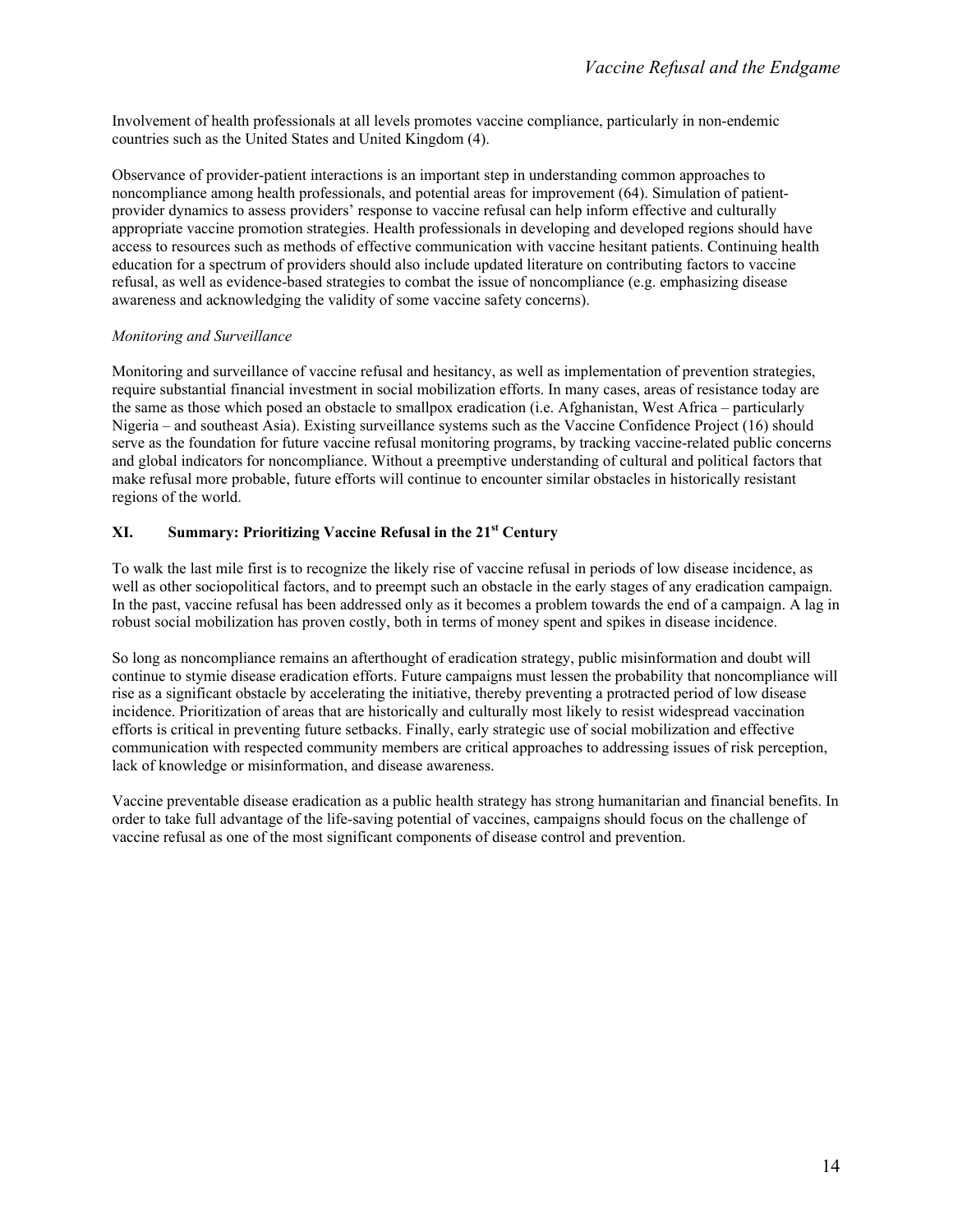# **ACKNOWLEDGEMENTS**

The authors would like to thank Emory University Rollins School of Public Health and the Emory Vaccine Center for their support.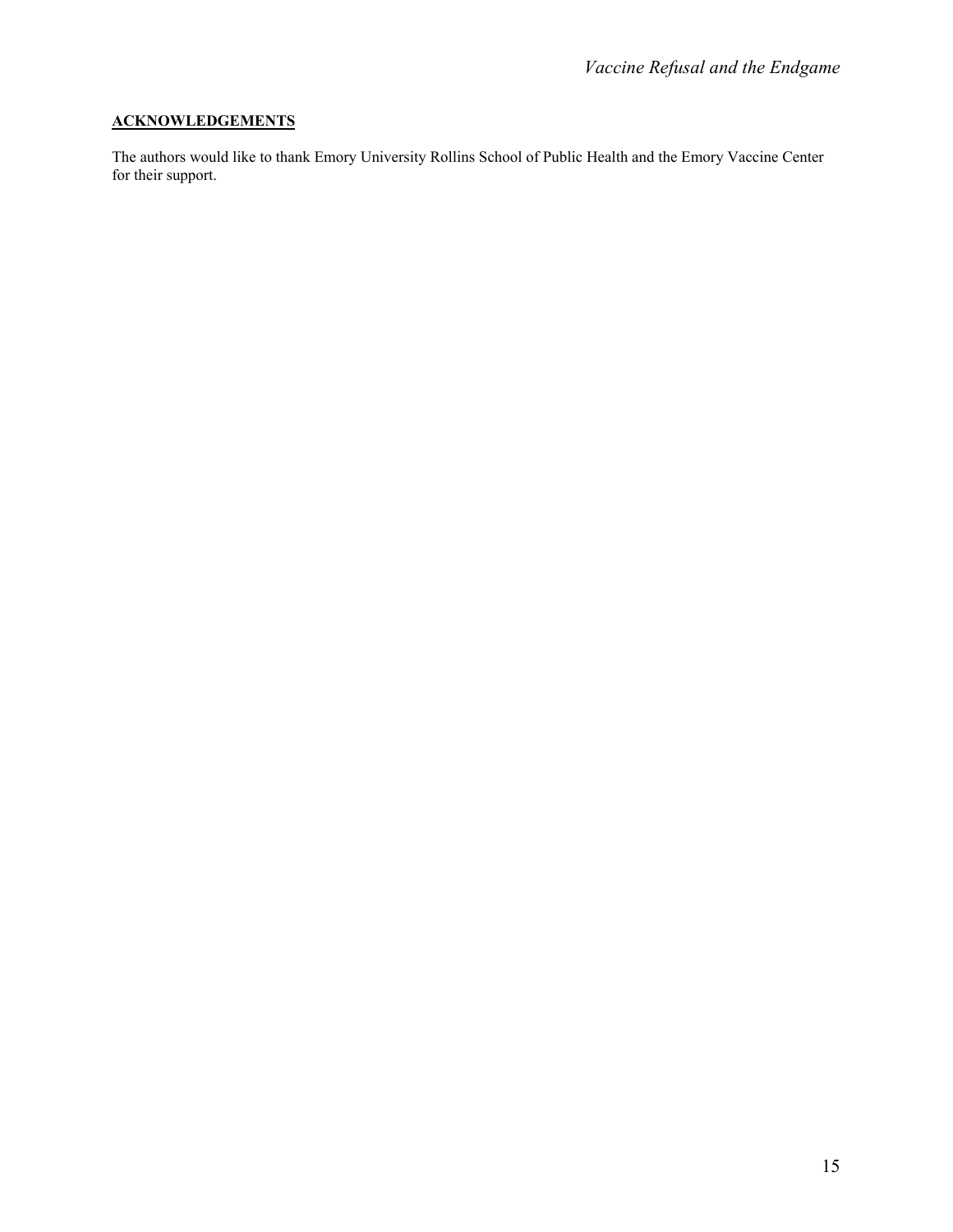# **FIGURES**

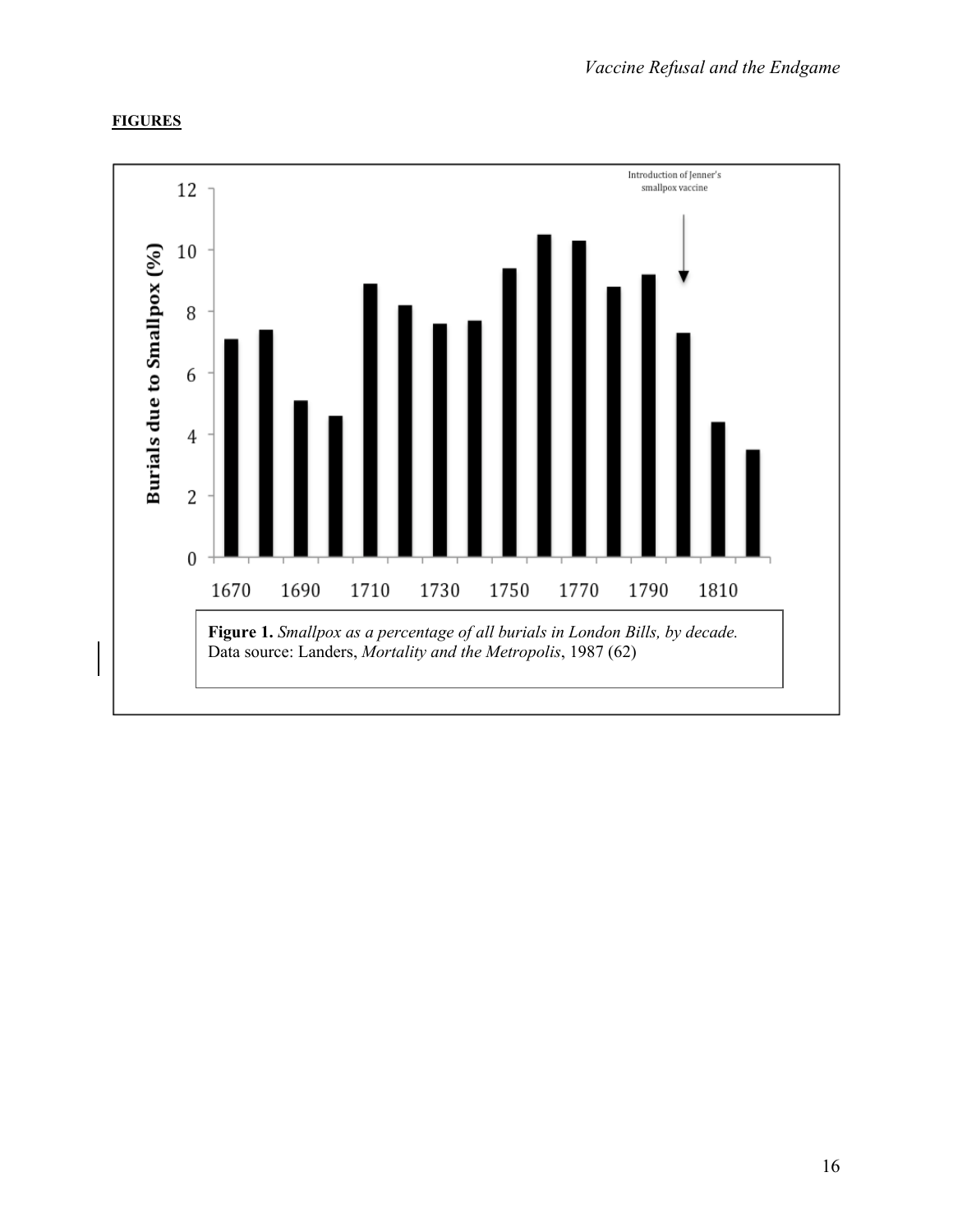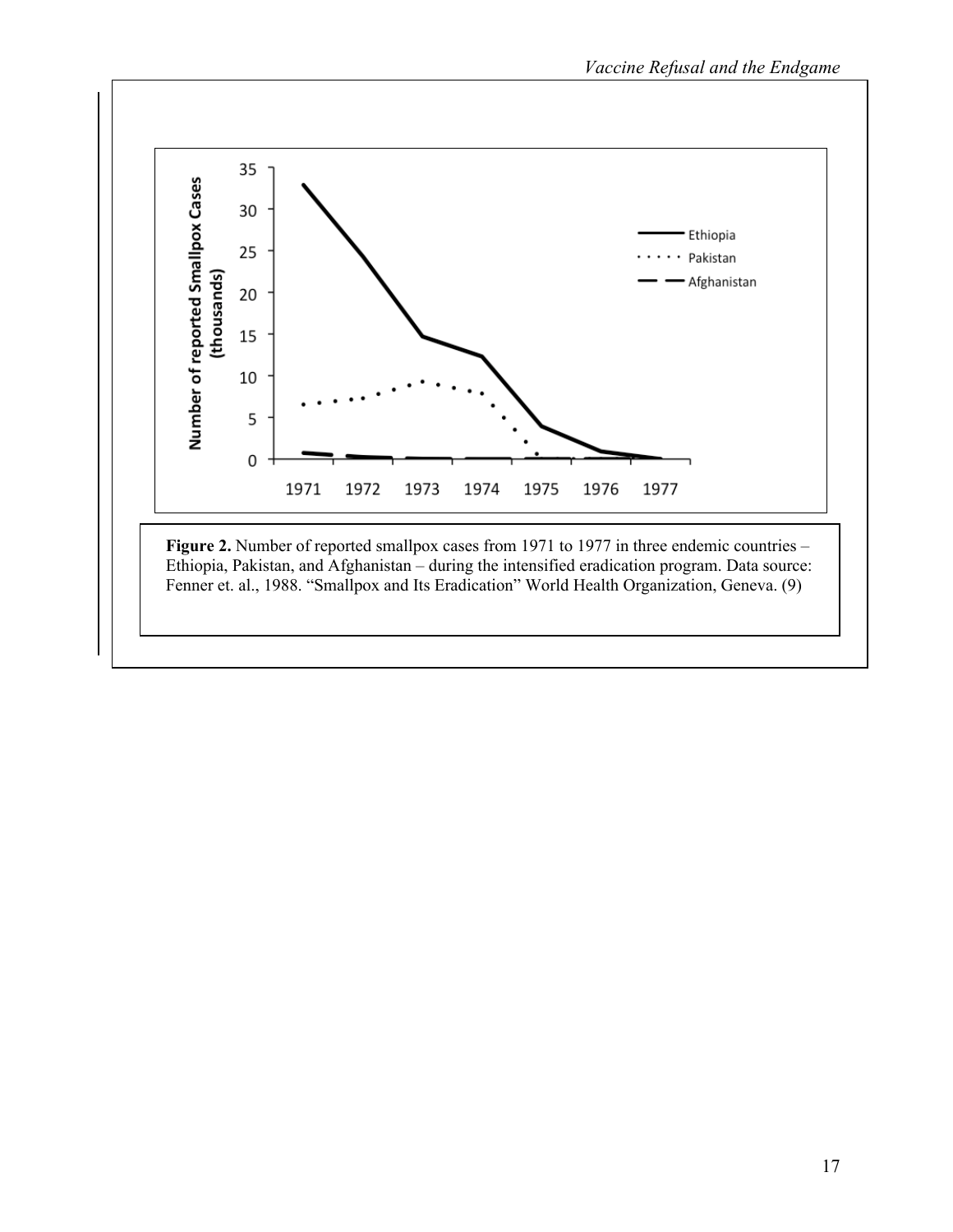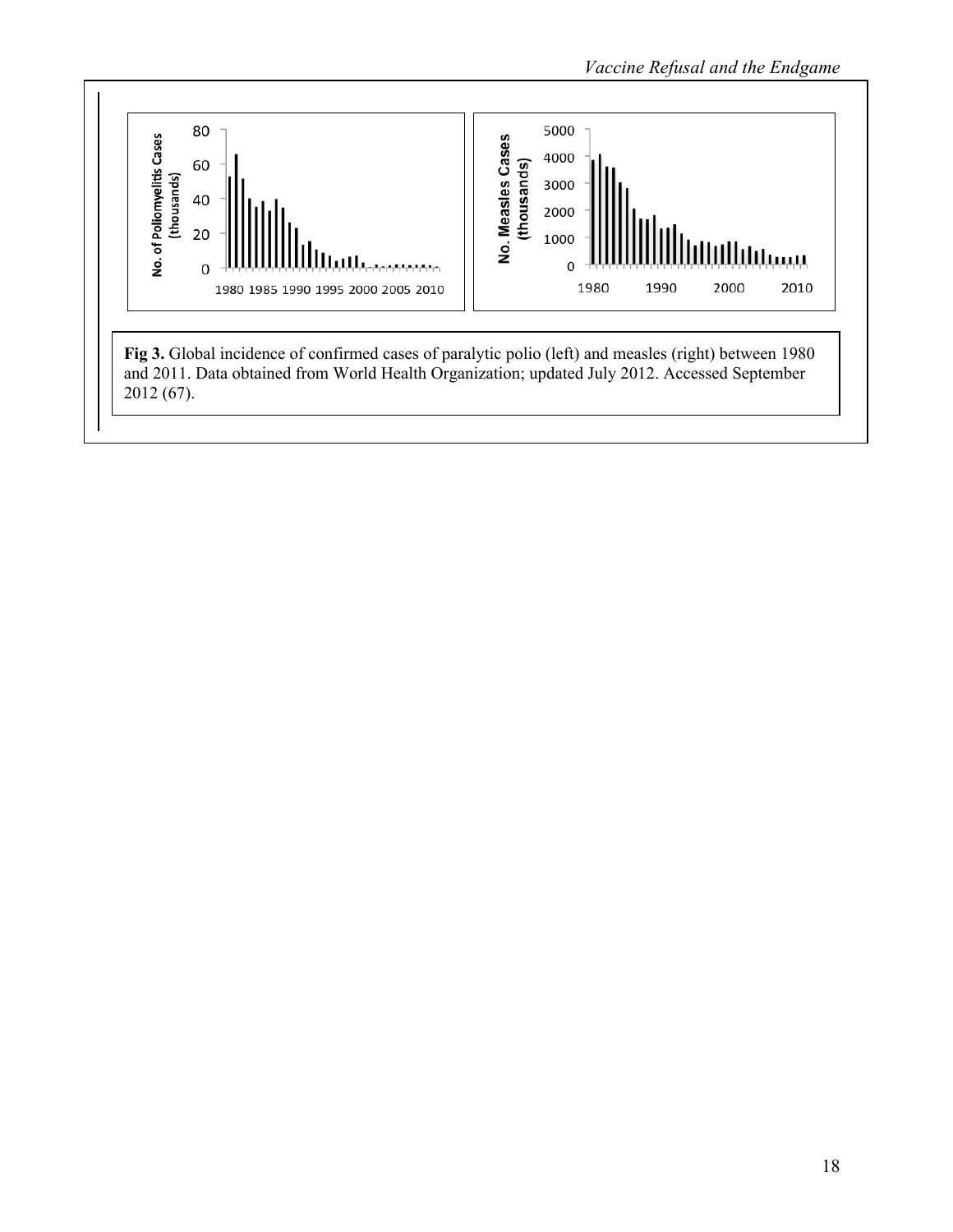#### **References**

- 1. Black RE, Cousens S, Johnson HL, Lawn JE, Rudan I, Bassani DG, Jha P, Campbell H, Walker CF, Cibulskis R, Eisele T, Liu L, Mathers C., for the Child Health Epidemiology Reference Group of WHO and UNICEF. Global, regional, and national causes of child mortality in 2008: a systematic analysis. Lancet, 375 (9730). June 2010
- 2. "The History of Vaccines: A Project of the Physicians of Philadelphia." URL: http://www.historyofvaccines.org/content/timelines/all
- 3. Allen A. Vaccine: The Controversial Story of Medicine's Greatest Lifesaver. W.W. Norton and Company. 2007.
- 4. Kitta A. *Vaccinations and Public Concern in History: Legend, Rumor, and Risk Perception.* Routledge Studies in History of Science, Technology and Medicine. December 2011.
- 5. Henderson DA. Edward Jenner's Vaccine. Public Health Reports 1974-, 112(2); 116-121. March/April 1997.
- 6. Andre FE. Vaccinology: past achievements, present roadblocks and future promises. Vaccine, 21(7-8): 593-5. 2003.
- 7. Hopkins DR. Smallpox: Ten Years Gone. American Journal of Public Health, 78 (12); 1589-1595. December 1988.
- 8. Fenner F, Henderson DA, Arita I, Jezek Z, Ladnyi ID. Smallpox and Its Eradication; Chapter 14: Afghanistan and Pakistan. World Health Organization Geneva. 1988.
- 9. World Health Organization (2009): "State of the World's Vaccines and Immunizations." World Health Organization Geneva.
- 10. World Bank (1993): "Investing in Health." World Development Report 1993.
- 11. Centers for Disease Control and Prevention, The Pink Book: Slide Sets, Epidemiology and prevention of vaccine preventable diseases, 11th edition, 2009; http://198.246.98.21/vaccines/pubs/pinkbook/pinkslides.htm
- 12. Schmitt HJ. "Factors influencing vaccine uptake in Germany". Vaccine, 20(1); s2-s4. 15 October 2001.
- 13. Asch D.A., Baron J., Hershey J.C., Kunreuther H., Meszaros J., Ritov I., Spranca M. (1994) Omission bias and pertussis vaccination. Medical Decision Making 14, 118 123.
- 14. Wolfe RM, Sharp LK. Anti-vaccinationists past and present. BMJ 325; 430-2. 2002.
- 15. Gibbs GS. The Evils of Vaccination: with a Protest Against Its Legal Enforcement. London: John Chapman, 8 King William Street, Strand. 1856. Accessed May 2011, Google Book Search.
- 16. Porter D and Porter R. "The Politics of Prevention: Anti-Vaccinationism and Public Health in Nineteenth-Century England". Medical History, 32; 231-252. 1988.
- 17. Rogers A, Pilgrim D, Gust ID, Stone DH, Menzel PT. The pros and cons of immunization-paper one: immunization and its discontents: an examination of dissent from the UK mass childhood immunization programme. Healthcare Analysis Report, 3 (2); 99-115. 1995.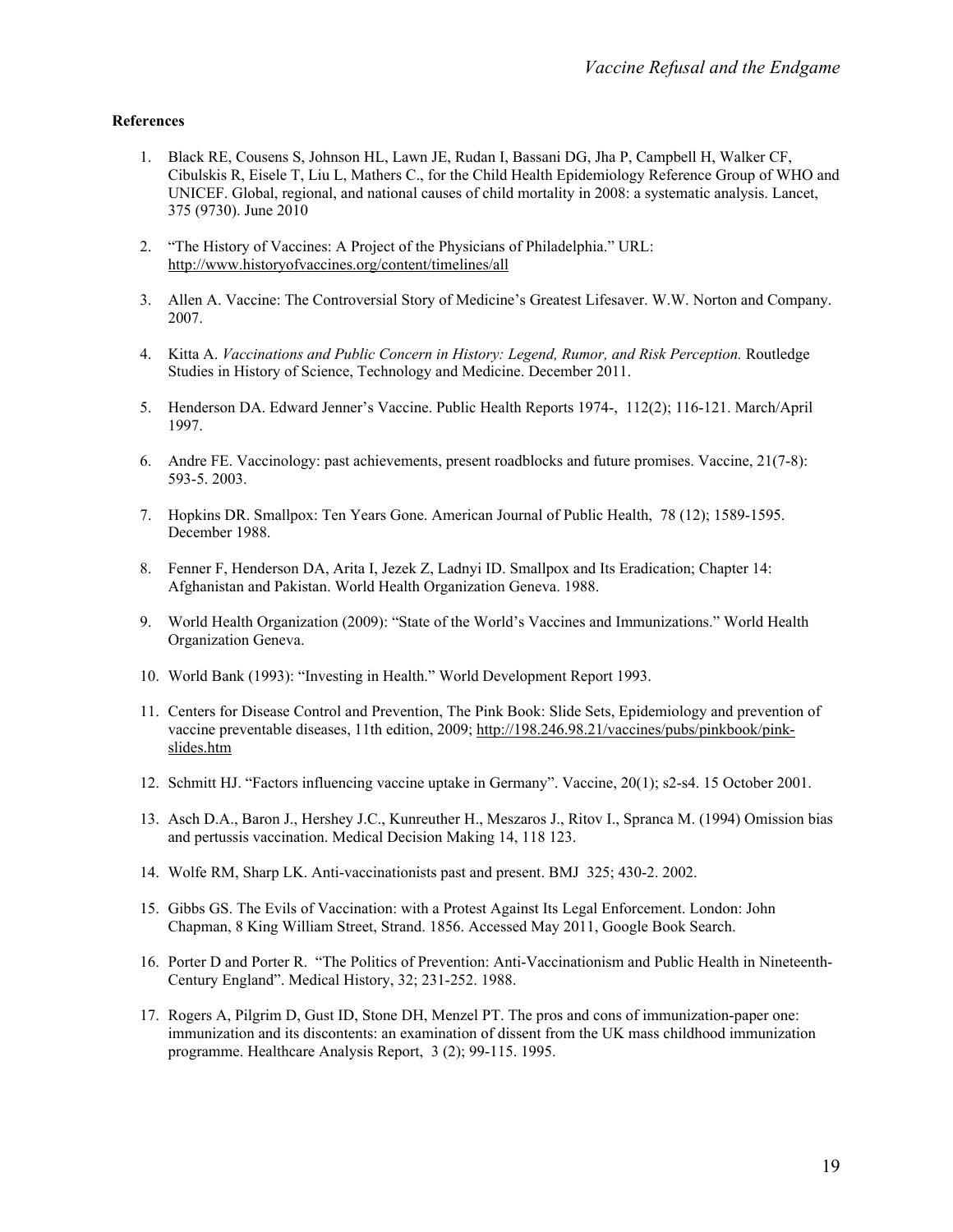- 18. Kaufman M. The American anti-vaccinationists and their arguments. Bulletin of the History of Medicine, 41 (5); 463-78. September-October 1967.
- 19. Stern AM, Markel H. The History of Vaccines and Immunizations: Familiar Patterns, New Challenges. Health Affairs, 24 (3); 611-621. May 2005.
- 20. Foege W. *House on Fire: The Fight to Eradicate Smallpox.* University of California Press and Milbank Memorial Fund. June 2011.
- 21. Basu RN, Jezek Z, Ward NA. The Eradication of Smallpox from India. World Health Organization-Southeast Asia Regional Office, New Delhi. 1979.
- 22. Joarder AK, Tarantola D, Tulloch J. The Eradication of Smallpox from Bangladesh. World Health Organization-Southeast Asia Regional Office, New Delhi. 1980.
- 23. Greenough P. Intimidation, Coercion and Resistance in the Final Stages of the South Asian Smallpox Eradication Campaign, 1973-1975. Social Science and Medicine, 41 (5); 633-45. 1995.
- 24. May T. Public communication, risk perception, and the viability of preventive vaccination against communicable diseases. Bioethics, 19 (4); 407-21. 2005.
- 25. Jeffres, Leo W., and Richard M. Perloff. *Mass Media Effects*. Prospect Heights, IL: Waveland, 1997.
- 26. Valentino NA, Hutchings VL, Banks AJ, Davis AK. Is a Worried Citizen a Good Citizen? Emotions, Political Information Seeking, and Learning via the Internet. Political Psychology, 29 (2); 247-73. 2008.
- 27. Gino F, Brooks AW, Schweitzer ME. Anxiety, advice, and the ability to discern: Feeling anxious motivates individuals to seek and use advice. Journal of Personality and Social Psychology, 102 (3); 497-512.
- 28. Faase K, Gamble G, Cundy T, Petrie KJ. Impact of television coverage on the number and type of symptoms reported during a health scare: a retrospective pre-post observational study. BMJ Open, 2(4). July 2012.
- 29. Yoo BK, Holland ML, Bhattacharya J, Phelps CE, Szilagyi PG. Effects of Mass Media Coverage on Timing and Annual Receipt of Influenza Vaccination among Medicare Elderly. Health Services Research, 45(5P1): 1287-1309. October 2010.
- 30. Mason DW, Donnelly PD. Impact of a Local Newspaper Campaign on the Uptake of the Measles Mumps and Rubella Vaccine. Journal of Epidemiology and Community Health (1979-), 54(6): 473-4. June 2000.
- 31. Adelman RC, Verbrugge LM. Death Makes News: The Social Impact of Disease on Newspaper Coverage. Journal of Health and Science Behavior, 41: 347-67.
- 32. Petts J, Niemeyer S. Health risk communication and amplification: learning from the MMR vaccination controversy. Health, Risk and Society 6: 7-23. 2004.
- 33. Kennedy AM, Brown CJ, Gust DA. Vaccine Beliefs of Parents Who Oppose Compulsory Vaccination. Public Health Reports (1974-), 120(3): 252-8. May-June 2005.
- 34. Duffell E. Attitudes of parents towards measles and immunization after a measles outbreak in an anthropological community. Journal of Epidemiology and Community Health, 55(9): 685-6. 2001.
- 35. Bauch CT, Galvani AP, Earn DJD. Group interest versus self-interest in smallpox vaccination policy. Proceedings of the National Academy of the Sciences of the United States of America, 100 (18); p10564- 10567. September 2003.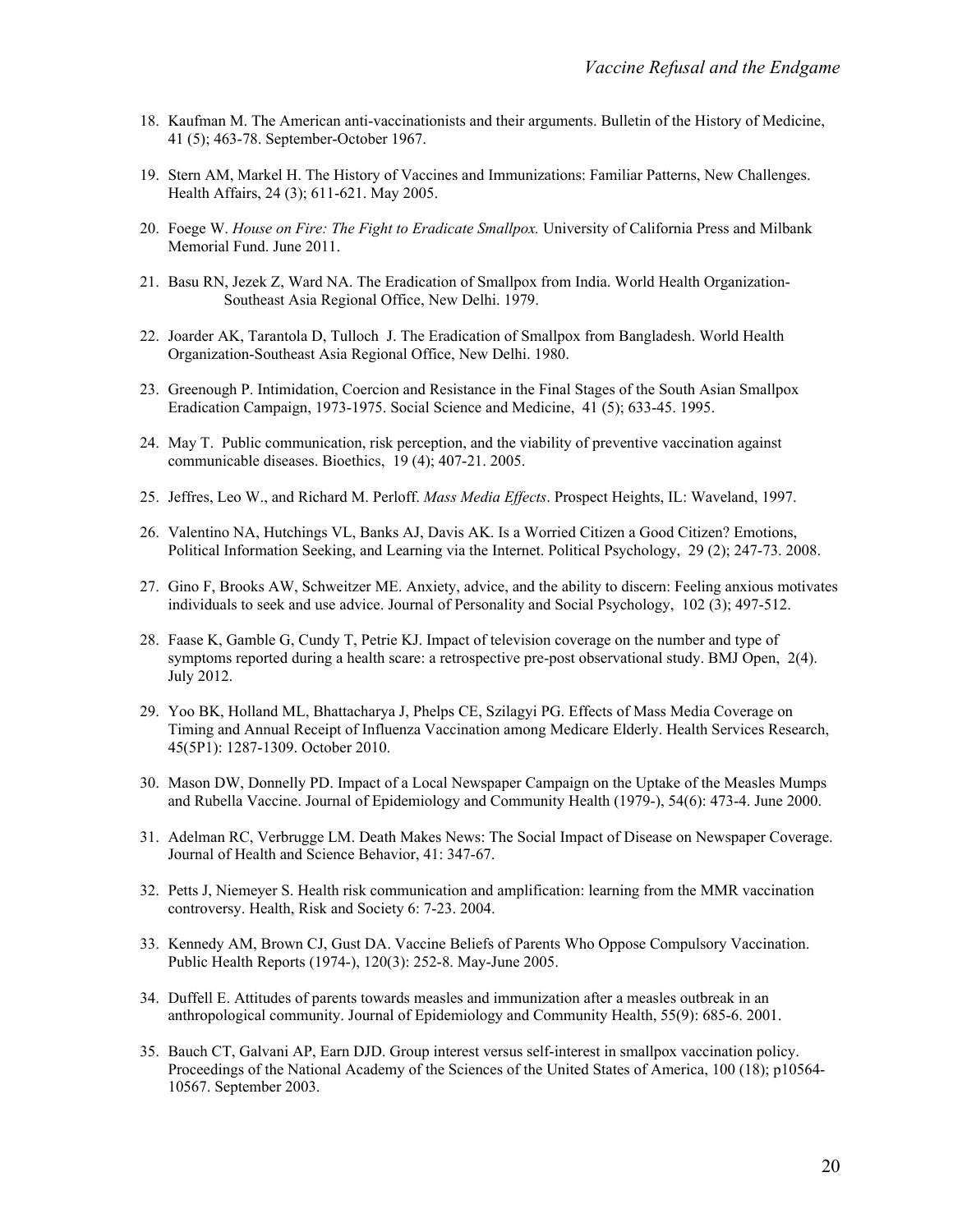- 36. Kuhn S. "Prisoner's Dilemma", The Stanford Encyclopedia of Philosophy (Spring 2009 Edition), Edward N. Zalta (ed.)
- 37. May R. Simple Rules with Complex Dynamics. Science, 287 (5453); p60-2. January 2000.
- 38. Rabiu R. "Nigeria: Six clerics stop polio immunisation in Niger," Daily Trust Abuja. July 28, 2008. URL: http://allafrica.com/stories/200807281140.html
- 39. Yahya M. Polio Vaccines Difficult to Swallow: The Story of Controversy in Northern Nigeria. University of Sussex Institute for Development Studies, Working Paper 261. 2006.
- 40. Larson HJ, Ghinai I. Lessons from polio eradication. Nature, 473; 446-447. May 2011.
- 41. Antai D, Ghilgaber G, Wedren S, Macassa S, Moradi T. Inequities in Under-Five Mortality in Nigeria: Differentials by Religious Affiliation of the Mother. Journal of Religion and Health, 48:290-304. 2009.
- 42. Khowaja AR, Khan SA, Nizam N, Omer SB, Zaidi A. Parental perceptions surrounding polio and selfreported non-participation in polio supplementary immunization activities in Karachi, Pakistan: a mixed methods study. Bulletin of the World Health Organization, 90; 822-830. 2012.
- 43. Oostvogel PM, van Wijngaarden JK, van der Avoort HGAM, Mulders MN, Conyn-van Spaendonck MAE, Rumke HC, van Steenis G, van Loon AM. Poliomyelitis outbreak in an unvaccinated community in the Netherlands, 1992-93. Lancet, 344: 665-70. 1994.
- 44. Conyn-van Spaendonck MAE, Oostvogel PM, van Wijngaarden JK, Kromhout D. Circulation of Poliovirus during the Poliomyelitis Outbreak in the Netherlands in 1992-1993. American Journal of Epidemiology, 143(9): 929-35. 1996.
- 45. Polio Communication Quarterly Update: October 2012. "Missed". United Nations Children's Fund (UNICEF). Copyright © 2012.
- 46. Overview Reasons for Missed Children. Communication in Action: Nigeria. PolioInfo: Strengthening Communication for Polio Eradication. Copyright 2012 UNICEF. Updated 2012. Accessed January 2013. Available at: http://polioinfo.org/index.php/communication-in-action-nigeria
- 47. Overview Reasons for Missed Children. Communication in Action: Afghanistan. PolioInfo: Strengthening Communication for Polio Eradication. Copyright 2012 UNICEF. Updated 2012. Accessed January 2013. Available at: http://polioinfo.org/index.php/afghanistan-q4-review-r2
- 48. Smith MJ, Ellenberg SS, Bell LM, Rubin DM. Media Coverage of the Measles-Mumps-Rubella Vaccine and Autism Controversy and Its Relationship to MMR Immunization Rates in the United States. Pediatrics, 121(4); e836-e843. 2008.
- 49. Black C, Kaye JA, Jick H. Relation of childhood gastrointestinal disorders to autism: nested case-control study using data from the UK General Practice Research Database. BMJ 325(7361): 419-21. August 2002; Godlee F, Smith J, Marcovitch H. "Wakefield's Article linking MMR Vaccine and autism was fraudulent." BMJ 342:c7452. 2011.
- 50. Brown KF, Long SJ, Ramsay M, Hudson MJ, Green J, Vincent CA, Kroll JS, Fraser G, Sevdalis N. UK parents' decision-making about measles-mumps-rubella (MMR) vaccine 10 years after the MMR-autism controversy: A qualitative analysis. Vaccine, 30; 1855-1864. 2012.
- 51. Smith PJ, Humiston SG, Marcuse EK, Zhao Z, Dorell CG, Howes C, Hibbs B. Parental Delay or Refusal of Vaccine Doses, Childhood Vaccination Coverage at 24 Months of Age, an the Health Belief Model. Public Health Reports, 126(2): 135-46. 2011.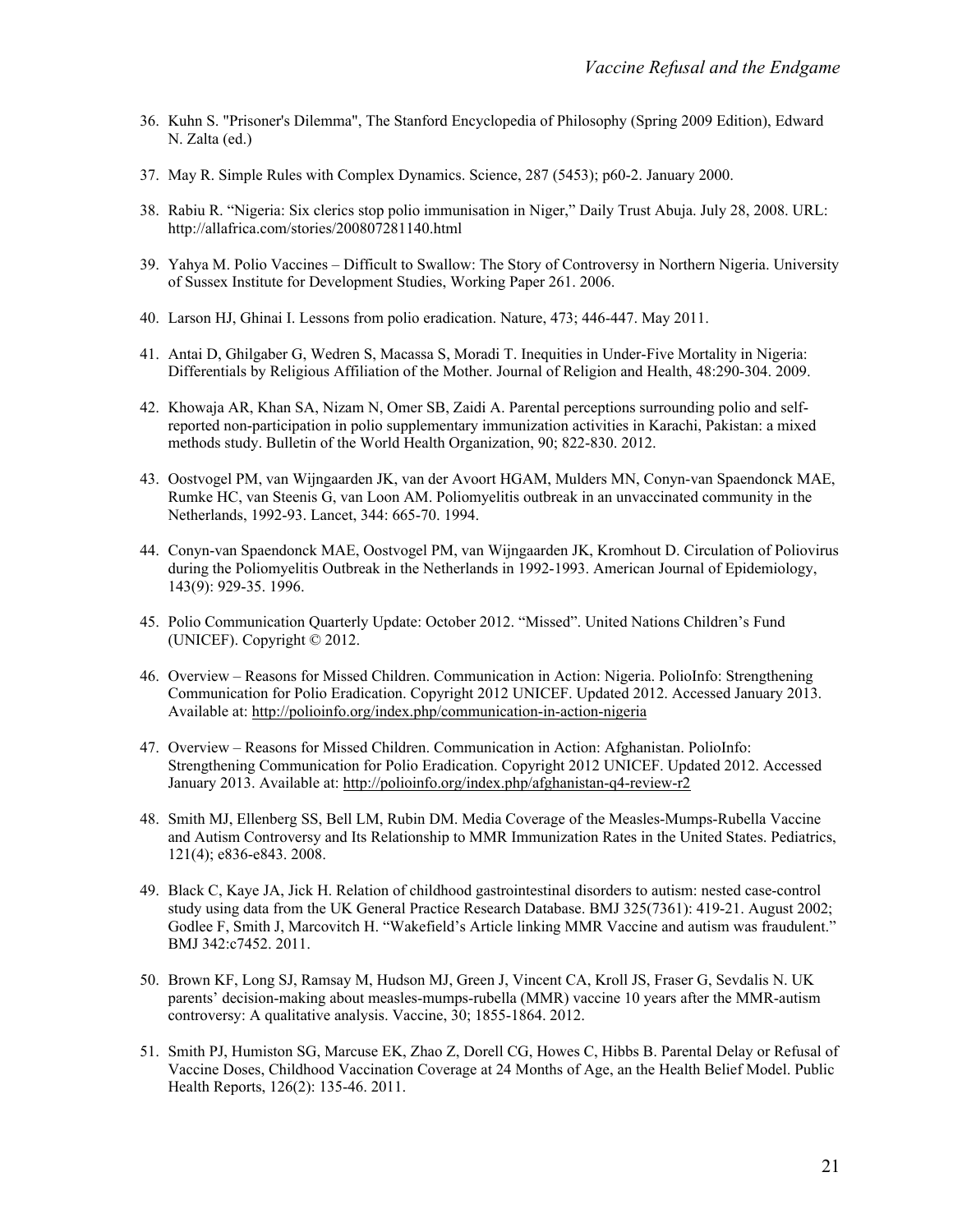- 52. Chatterjee A, O'Keefe C. Current controversies in the USA regarding vaccine safety. Expert Review of Vaccines, 9(5): 497-502. 2010.
- 53. Centers for Disease Control and Prevention, "Simultaneous administration of variolella vaccine and other recommended childhood vaccines." 1995-1999.
- 54. Hilton S, Petticrew M, Hunt K. 'Combined vaccines are like a sudden onslaughtto the body's immune system': Parental concerns about vaccine 'overload' and 'immune-vulnerability'. Vaccine, 24: 4321-7. 2006.
- 55. Kennedy AM, Gust DA. Measles Outbreak Associated with a Church Congregation: A Study of Immunization Attitudes of Congregation Members. Public Health Reports (1974-), 123(2): 126-134. March-April 2008.
- 56. Stepan, L.R. (2011). *Eradication: Ridding the World of Disease Forever?* Ithaca, New York: Cornell University Press.
- 57. Barrett S. "Eradication versus control: the economics of global infectious disease policies". Bulletin of the World Health Organization, 82(9); 639-718. September 2001.
- 58. Webber, Roger. "Control Strategy and Organization." Communicable Disease Epidemiology and Control: A Global Perspective. 3rd ed. Wallingford, Oxfordshire: Cabi, 2009. 60. Print.
- 59. World Health Organization. Immunization, Vaccines and Biologicals: Immunization Surveillance, Assessment and Monitoring. URL: http://www.who.int/immunization /documents/monitoring/en/index.html
- 60. European Centre for Disease Prevention and Control. Surveillance report: European monthly measles monitoring, 21 February 2012. Stockholm, Sweden: European Centre for Disease Prevention and Control; 2012. Available at http://ecdc.europa.eu/en/publications/publications/sur\_emmo\_european-monthlymeasles-monitoring-february-2012.pdf. Accessed 10 October 2012.
- 61. Owens SR. Injection of confidence: The recent controversy in UK has led to falling MMR vaccination rates. European Molecular Biology Organization, 3(5); p406-9. 2002.
- 62. "Communication for Development." UNICEF. N.p., 10 Dec. 12. Web. 31 Jan. 2013.
- 63. APP. "Polio eradication : Vaccine refusal cases addressed in K-P, FATA". The Express Tribune. Published 23 March 2011. Copyright © 2013. The Express Tribune News Network.
- 64. Bryant KA, Wesley GC, Wood JA, Hines C, Marshall GS. Use of standardized patients to examine physicians' communication strategies when addressing vaccine refusal. Vaccine, 27 (2009); 3616-3619. April 2009.
- 65. Feiken DR, Hamman RF, Chen RT. Individual and Community Risks of Measles and Pertussis Associated with Personal Exemptions to Immunization. Journal of the American Medical Association, 284(24): 3145. 2000.
- 66. Salmon DA, Gangarosa EJ, Smith NJ. Health Consequences of Religious and Philosophical Exemptions from Immunization Laws. Journal of the American Medical Association, 282(2): 47. 1999.
- 67. Luno AR. Ethical Reflections on Vaccines Using Cells from Aborted Fetuses. The National Catholic Bioethics Center, Autumn: 453-9. 2006.
- 68. Plotkin SA, Cornfield D, Ingalls TH. Studies of Immunization with Living Rubella Virus: Trials in Children With a Strain Cultured from an Aborted Fetus. American Journal of Diseases of Children, 110: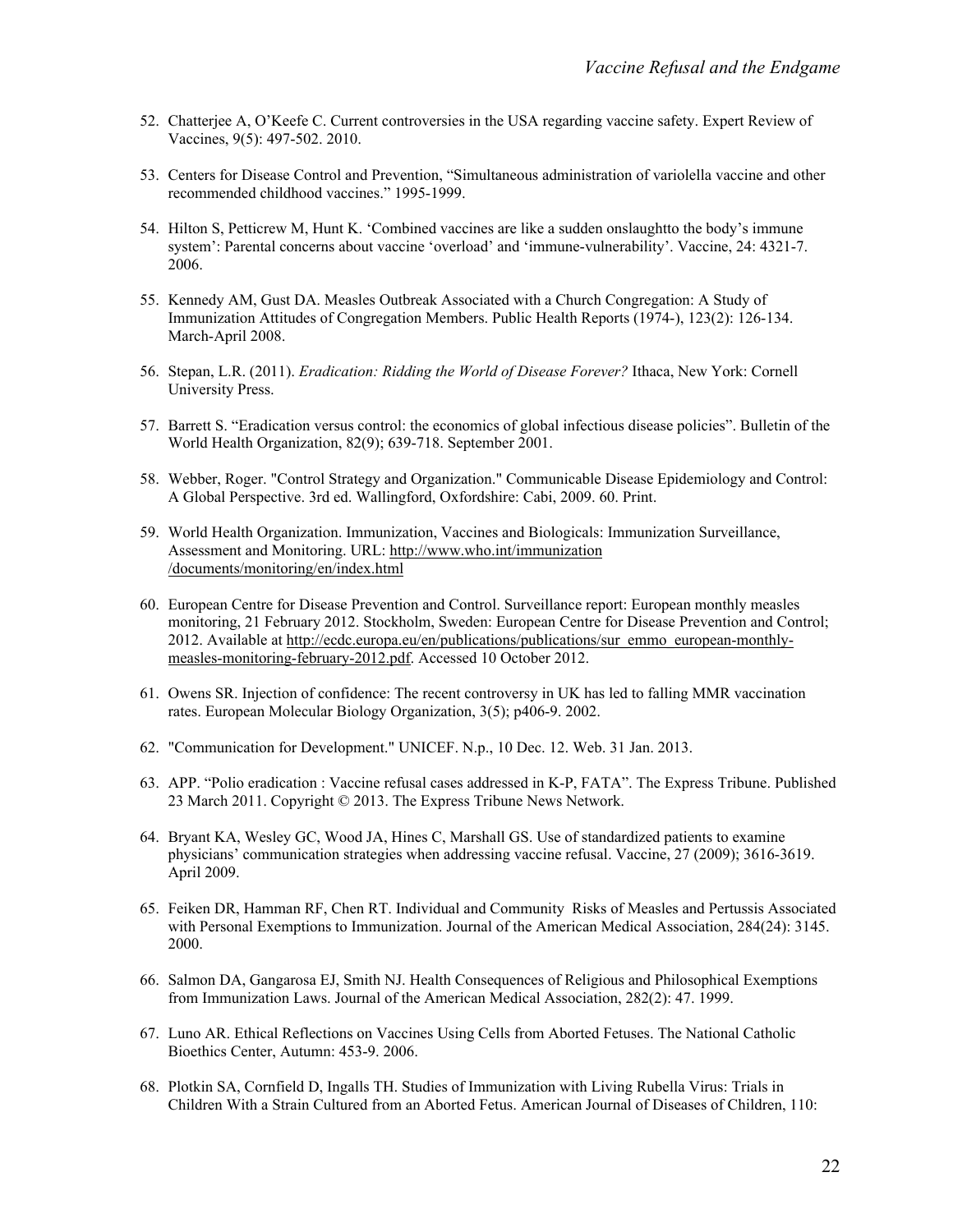381-9. October 1965.

- 69. Hayflick L. The limited *in vitro* lifetime of human diploid cell strains. Experimental Cell Research, 37 (3): 614-36. March 1965.
- 70. Maher DP. Vaccines, Abortion, and Moral Coherence. The National Catholic Bioethics Quarterly, Spring: 51-67. 2002.
- 71. Elio Sgreccia. "Moral Reflections on Vaccine Prepared from Cells Derived from Aborted Human Foetuses." June 2005.
- 72. Foster SO, Hughes K, Tarantola D, Glasser JW. Smallpox eradication in Bangladesh, 1972-1976. Vaccine, 29(Supplement 4): D22-9. December 2011.
- 73. Melgaard B, Creese A, Aylward B, Olive JM, Maher C, Okwo-Bele JM, Lee JW. Disease Eradication and Health Systems Development. Bulletin of the World Health Organization, 76 (Supplement 2): 26-31. 1998.
- 74. Bradley EH, Taylor L, Skonieczny M, Curry LA. Grand Strategy and Global Health: The Case of Ethiopia. Global Health Governance, 5(1). 2011.
- 75. Taylor C, Waldman R. Designing Eradication Programs to Strengthen Primary Health Care. *The Eradication of Disease: Report of the Dahlem Workshop on the Eradication of Infectious Disease,* p145- 55. West Sussex: John Wiley and Sons. 1998.
- 76. Aylward B, Hennessey KA, Zagaria N, Olive JM, Cochi S. When is a Disease Eradicable? 100 Years of Lessons Learned. American Journal of Public Health, 90(10): 1515-20. October 2000.
- 77. Chang A, Chavez E, Hameed S, Lamb RD, Mixon K. "Eradicating Polio in Afghanistan and Pakistan." Center for Strategic and International Studies-Global Health Policy Center. August 2012.
- 78. World Health Organization. "WHO in Sixty Years: A Chronology of Public Health Milestones."
- 79. Landers J. Mortality and the Metropolis: The Case of London1675-1825. Population Studies, 41(1): 59-76. March 1987.
- 80. Wolf R, Sharp LK. Acts of faith: Religion, medicine, and the anti-vaccination movement. Park Ridge Center Bulletin: 9-10. July-August 2000.
- 81. Health Protection Agency. "Confirmed measles and rubella cases in England and Wales: update to end-June 2012." Health Protection Weekly Report, 6 (34). August 2012.
- 82. World Health Organization. Immunization surveillance, assessment and monitoring. "Data, statistics and graphics by subject: Disease Incidence." Updated July 2012. Accessed September 2012. Available at http://apps.who.int/immunization\_monitoring/en/globalsummary/timeseries/tsincidencedip.htm
- 83. Diekema DS, Committee on Bioethics. Responding to Parental Refusals of Immunization of Children. Pediatrics, 123 (5); p1421. May 2005.
- 84. Global Polio Eradication Initiative. "Social Mobilization and Communications." Updated February 2012. Accessed January 2013. Available at http://www.polioeradication.org/Financing/Budgetcomponents/SocialMobilizationandCommunications.asp x
- 85. Overview Reasons for Missed Children. Communication in Action: Pakistan. PolioInfo: Strengthening Communication for Polio Eradication. Copyright 2012 UNICEF. Updated 2012. Accessed January 2013.